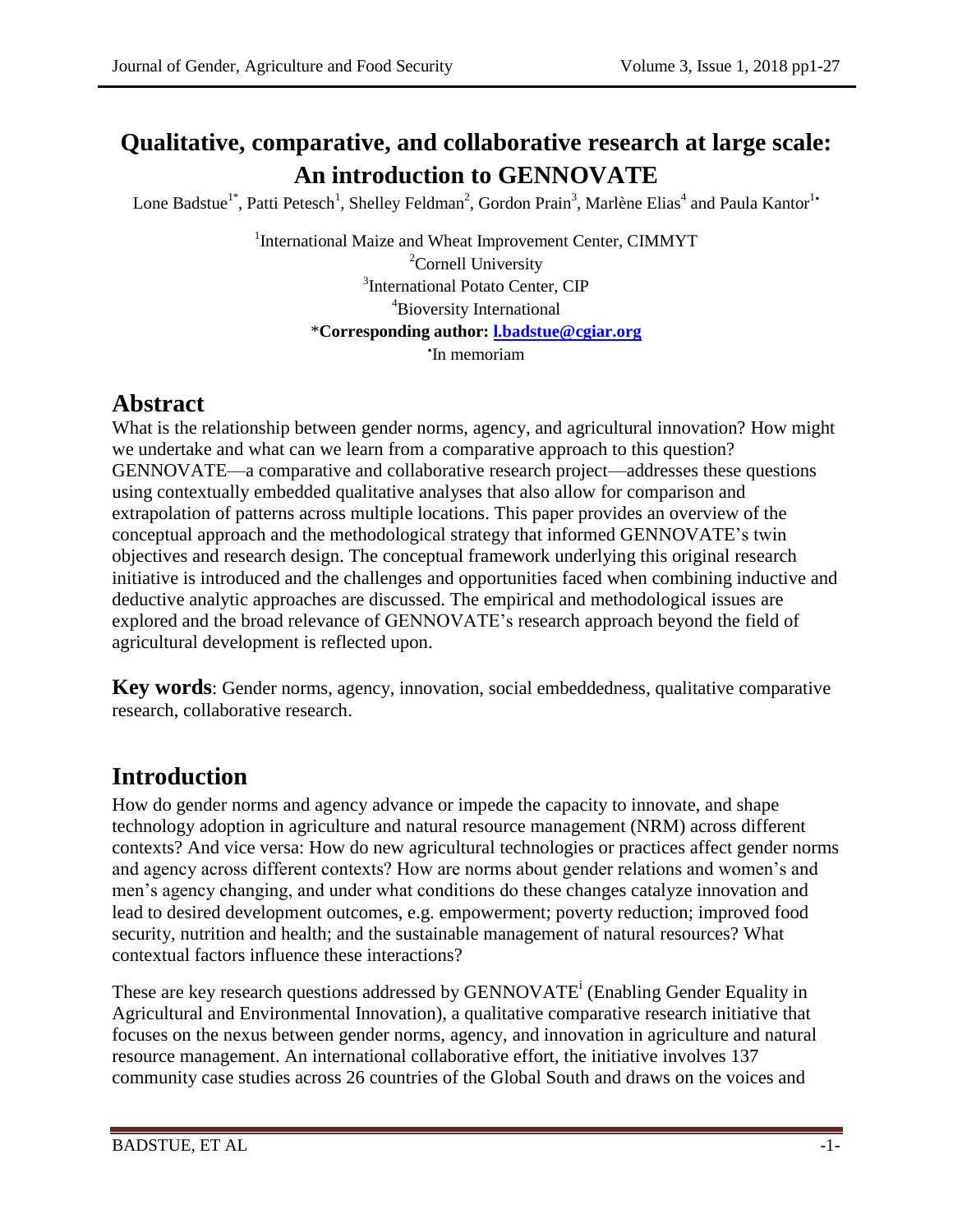lived experience of over 7,000 rural women and men of different socioeconomic levels and age groups.

The idea for a large multi-site gender and agriculture study took hold in 2013. Inspired by a set of large qualitative studies by the World Bank (e.g. Muñoz Boudet, Petesch, and Turk, 2013; Narayan and Petesch, 2007; Narayan et al., 2000), a group of international gender and social development specialists saw potential for collaborating to understand how local social contexts, and especially gender norms, condition who can (and cannot) access, adopt, and benefit from agricultural innovations. The idea was to introduce qualitative comparative approaches to provide an authoritative basis for wider explanations and offer evidence of broad relevance to policymakers while also addressing their concerns with maximizing the potential for large-scale impact. The goal was thus to deliver gender research of relevance for investments in agricultural and rural development, while at the same time strengthening the rigor and contributions of qualitative comparative research methodologies.

With initial support from the CGIAR Gender and Agricultural Research Network and the World Bank, and additional intellectual inputs from external experts, a strong team of gender and agriculture researchers coalesced to develop a research design to be applied across diverse sociocultural and agro-ecological contexts. Other objectives included strengthening agricultural research for development (AR4D) capacities and learning from inductive comparative qualitative research. The result of these efforts was the development of a bottom-up, joint, comparative, qualitative research initiative focusing on the linkages between gender norms, agency, and innovation in agriculture and NRM. The collaborative and comparative methodology offers contextually grounded insights into the how's and why's behind social change processes in the diverse settings of rural communities.

To implement the contextual and comparative design, a collaborative approach was adopted involving a large team of principal investigators and local field teams worldwide. While GENNOVATE focuses on the nexus between gender norms, agency, and agricultural innovation, the multi-site research design is relevant for a broad range of qualitative comparative research projects aimed at providing evidence for decision makers at different levels.

This first paper to this special issue introduces GENNOVATE as an innovative research project addressing the challenge of developing and testing a research design for large-scale, comparative qualitative research about the processes that both enable and disable inclusive agricultural innovation at the community level. We argue that to strengthen AR4D and inform policy and decision making for agricultural research and development investments, qualitative research with a strong gender dimension is needed that is contextually embedded, while *also* allowing for rigorous comparison at scale and extrapolation of patterns across locations. We begin by taking stock of the empirical literature on the interaction of gender norms and agency in relation to agricultural innovations and planned interventions. After an overview of the key study concepts and perspectives informing the research design, we introduce GENNOVATE's conceptual framework, which underlies the entire research process and the many diverse case studies from different world regions. In the following sections, we address issues related to qualitative comparative research at medium to large scale and the need to engage a collaborative research approach. Thus, having set the background for GENNOVATE, we highlight empirical and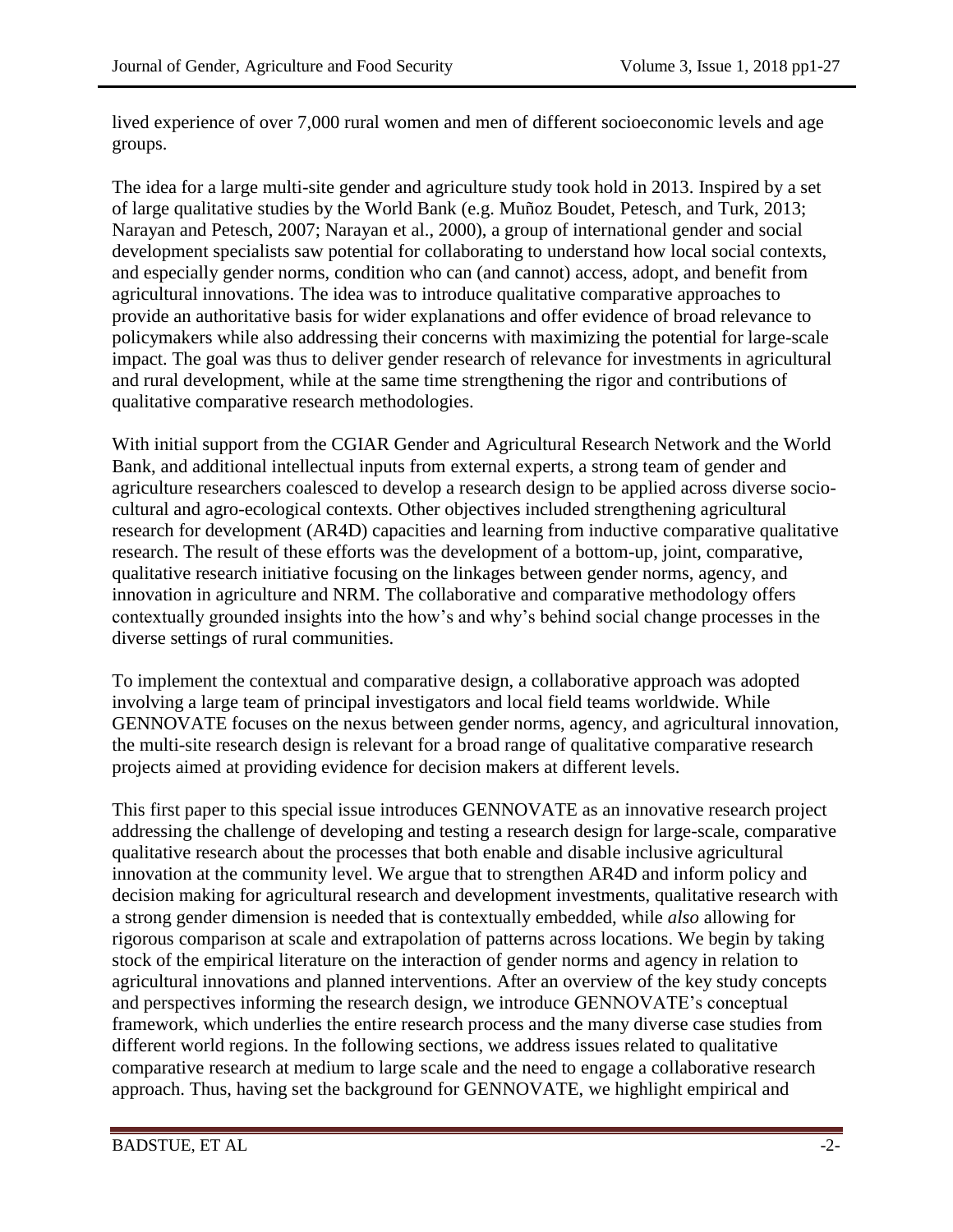methodological contributions from the other articles in this special issue, before concluding with a set of reflections on how GENNOVATE provides a valuable complement to traditional gender and agricultural research paradigms in today's AR4D environment of short-term, results-oriented funding.

## **Gender norms, agency, and agricultural innovation—lessons from the empirical literature**

In order to assess the literature on interactions between gender norms, agency, and innovation in agriculture and NRM, we identified 53 agricultural field studies<sup>ii</sup> that addressed concerns for interactions between gender norms, agency, and innovation in agriculture and NRM. This literature spans approximately 60 countries, mostly from Sub-Saharan Africa (25 studies) and South Asia (17 studies). The majority of these studies focus on women's agency and capacity to innovate, with scant attention to the various situations of men and their roles in relation to innovation and normative change. The studies were framed by diverse research questions, which can be largely categorized under two broad themes:

- How gender norms or women's agency and related assets and capacities, such as technical knowledge or social capital, influence women's access to, participation in, and benefits from agricultural innovation (e.g. Aregu et al., 2010; Kinkingninhoun-Medagbe et al., 2008; Sultana and Thompson, 2008);
- How commercial agricultural development, new technologies, or planned agricultural or NRM interventions affect women's agency, intra-household relations and decision making, asset control, gender norms, and gender relations more broadly (e.g. Freele, 2011; Friis-Hansen, Duveskog and Taylor, 2012; Najjar, 2008; Padmaja and Bantilan, 2007; Quisumbing et al., 2013; White and White, 2012).<sup>iii</sup>

This literature offered a complex picture of regularities across sites, but, also, evidence of the variability and fluidity of gender norms around the world. For example, studies that have explored questions concerning the control of agricultural production and other assets find that women's agricultural roles are often constrained by specific social conventions that legitimate men's or the male household head's control over land ownership, land use, ponds, and large livestock (e.g. Aregu et al, 2010; Dolan, 2002; Freele, 2011; Oxfam, 2013; Quisumbing et al., 2013; Radel, 2011). In other contexts, however, including in Kalimantan, Indonesia, the indigenous highlands of Ecuador, and northern Sudan, women are able to exercise control over land (Bernal, 1988; Hamilton, 1998; Naved, 2000; Sorensen, 1996; White and White, 2012). Likewise, while men generally control the allocation of household agricultural labor in Sub-Saharan Africa and Turkey (Dolan, 2002; Gallina, 2010; Morvaridi, 1992; Sanginga et al., 1999; Sorensen, 1996), in the Ecuadorian highlands, labor decisions are negotiated jointly by women and men, or, as in parts of Nigeria, women or other adult household members have a strong say in these decisions (Hamilton, 1998; Sanginga et al., 1999). Furthermore, various studies in the review indicate that few, if any, women participate in new commercial agricultural or aquacultural opportunities in contexts as varied as Bangladesh, Kenya, Honduras, and Mexico (Barman, 2001; Friis-Hansen, Duveskog and Taylor, 2012; Radel, 2011); and that it is primarily men who can access extension services in Sub-Saharan Africa and parts of Asia and Latin America (Aregu et al., 2010; Freele, 2011; Maarse, Wentholt, and Chibudu, 1998). Men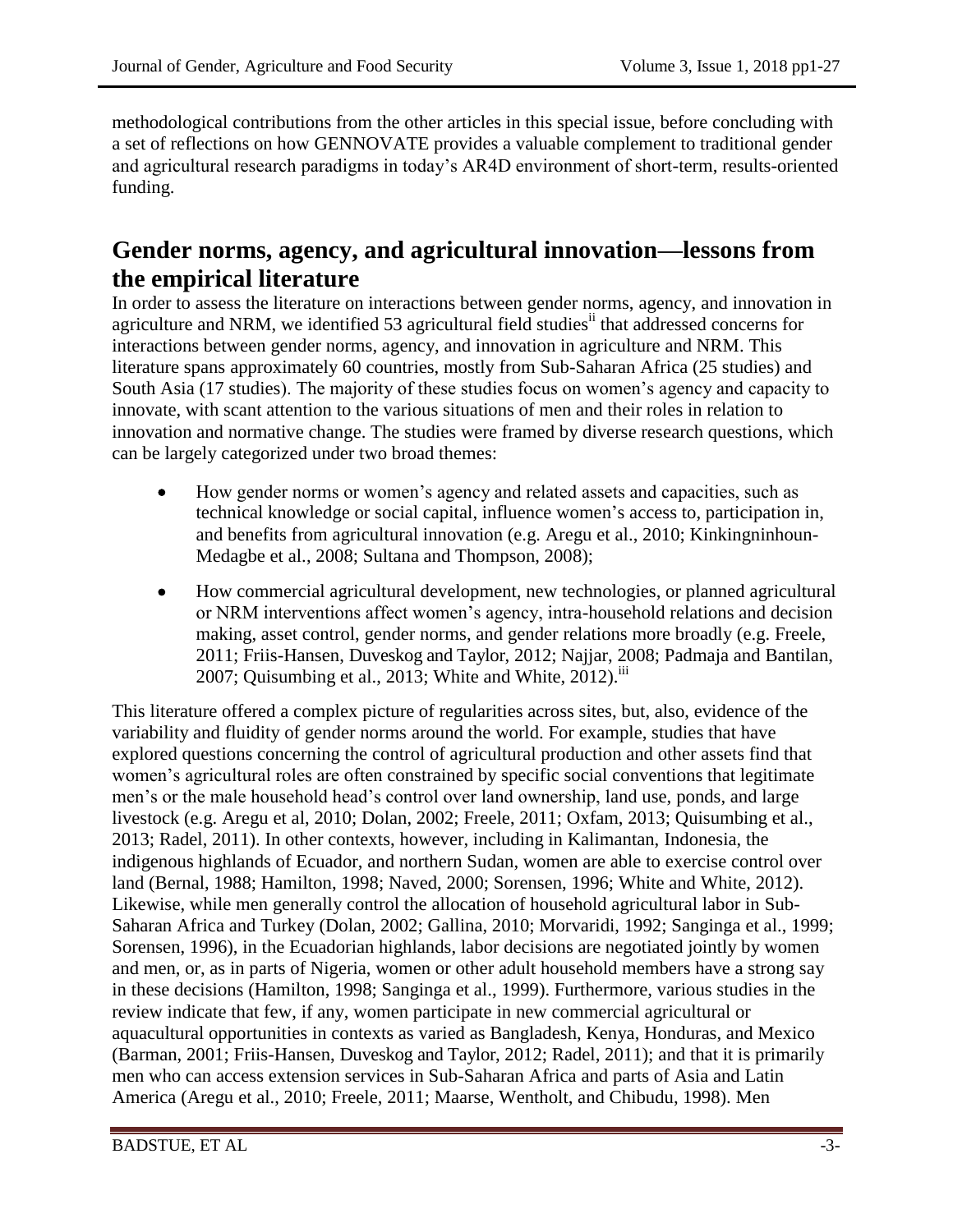generally control earnings from agricultural products, although this varies widely with socioeconomic status, geography, crop, share of labor, and participation in marketing activities. In far fewer cases do women have more say than men (Ahmed, 1999; Aregu et al, 2010; Bergman Lodin, Paulson, and Mugenyi, 2012; Colfer, 2008; Dolan, 2002; Farnworth et al., 2013; Gallina, 2010; Karim, 2006; Quisumbing et al., 2013; Radel, 2011; Schroeder, 1999).

Another critical aspect shaping women's productive roles in field agriculture and agri-product sales are practices of seclusion that limit women's physical mobility, including in rural Bangladesh, many parts of India, northern Nigeria, Mali, Ethiopia, and Turkey (Baden, 2013; Barman, 2001; Costanza Torri, 2010; Hallman, Lewis, and Begum, 2007; Morvaridi, 1992; Naved, 2000; Quisumbing et al., 2013). But, even in localities without norms of seclusion, other conventions restrict women's mobility, including local traditions and religious practices, limited public safety, women's more limited access to means of transport, and, critically, women's lack of time due to household reproductive obligations (Lahai, Goldey, and Jones, 2000; Muñoz Boudet, Petesch, and Turk, 2013; Oxfam, 2013).

Significantly, too, the literature documents how agricultural and NRM innovations can sometimes disadvantage women, as for example when women have lost access to farmland for household production with the introduction of irrigation in The Gambia (Freele, 2011) and of contract farming in Kenya (Dolan, 2002). As Colfer (2008) shows, among Kenyah Dayak communities in Indonesia, local men's adoption of labor-saving chainsaws and canoe motors resulted in new opportunities for men, but eroded women's agentic capacities and high status gained from their roles in rice production. Advances in agriculture and NRM may also interact with gender norms and women's agency in ways that increase the labor burdens of women and reduce household food security, as women and other household members may be pressed to provide labor for cash crops at the expense of food crops or livestock activities oriented to provisioning the family (Fonjong and Athanasia, 2007; Lebel, Chaibu, and Lebel, 2009).

More encouraging, however, are findings of increased female agency or more equitable norms resulting from agricultural and NRM interventions. A few studies show how women's own agricultural and NRM innovations fuel their agency and can create a new normative space in agricultural production. Many of these cases feature group-based or participatory approaches that combine clear gender objectives and components, such as a polyculture fishpond scheme in Bangladesh that worked through local women's groups to support women's access to the innovation and increase their income, which, in turn, led to women's increased participation in household decision making (Hallman, Lewis and Begum, 2007; Naved, 2000). Other examples include successful programs that applied participatory learning approaches with women and men farmers engaged in mixed-gender farmer research teams (Humphries et al., 2012; Najjar, 2008); and household approaches that fostered more inclusive household decision making in farming and livelihood activities (Farnworth, 2010; Farnworth et al., 2013; Gallina, 2010). Taken together, these studies highlight how processes of normative change can be unpredictable, as when innovations that target women face male backlash, or when women contest the promotion of schemes that exclude or discourage their participation or add to their work burdens (Baden, 2013; Barham and Chitemi, 2008; Costanza Torri, 2010).

What we learn from these studies is that they generally focus on women, sometimes provide insight into gender relations, and, in some cases, explore how gender norms and expectations shape women's behavior and also that of men's agentic and breadwinning roles which are seen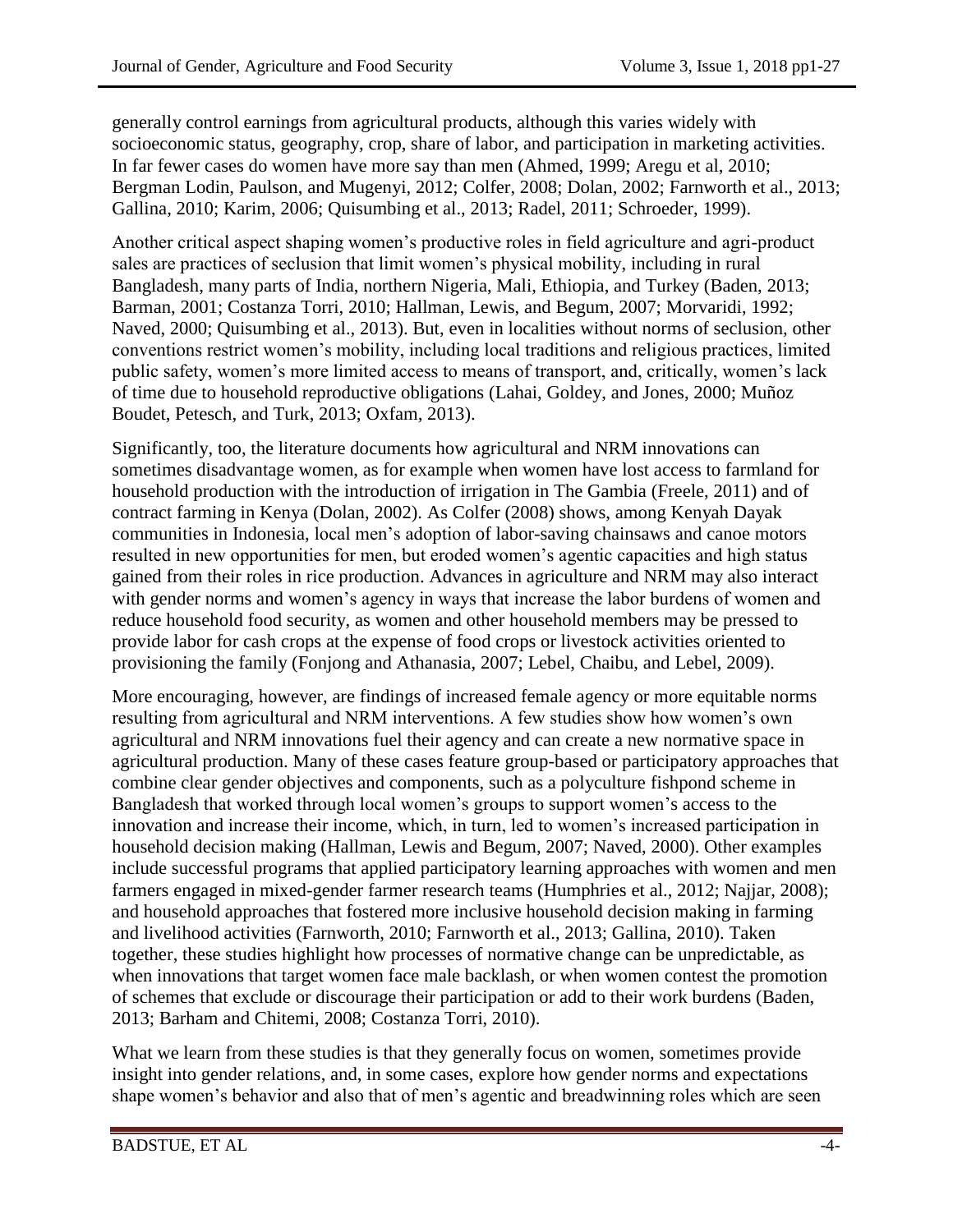to constrain men's behavior. However, drawing out key lessons or patterns from this evidence is challenging because of differences in the research questions and concepts animating the different studies, and in the sampling measures and data collection strategies deployed. Motivated by a commitment to both comparison and contextual specificity, GENNOVATE set out to address this challenge and provide insights across diverse settings about how gender norms, agency, and agricultural innovation processes interlink to shape change in rural livelihoods.

# **Key elements informing GENNOVATE's research design**

GENNOVATE focuses on the interlinkages between gender norms, agency, and innovation from the standpoint of agriculture and NRM as socially embedded practices. In this section we provide an overview of how these concepts are employed in the study and inform the research design. The papers that follow in this special issue each address different substantive issues which these concepts help unfold.

### **Gender norms**

We understand gender as a social relation (Feldman and Welsh, 1995) and a key organizing principle in all societies (Ridgeway and Correll, 2004). Social norms include perceptions about others that are shared and reproduced within social groups and serve as critical drivers that either enable or constrain particular social practices. However, and significantly, gender roles and norms differ across contexts and exist in tension with other identities, expectations, and practices; they are never fixed but, rather, constantly negotiated and (re-)constructed.

Gender norms are socially constituted rules that prescribe men's and women's everyday behavior. As defined by Knight and Ensminger (1998, p. 105), social norms ". . . govern social relations and establish expectations as to how we are to act in our everyday affairs." Gender norms are largely maintained by everyday social interactions, internalized beliefs, and psychological processes that come to define power relations, including women's subjectivity.<sup>iv</sup> These social rules, however, may be questioned, disregarded, or come into conflict with everyday realities in ways that can provide space for negotiation, contestation, and change, spurring a process in which the diffusion of new normative expectations take hold and spread across key reference groups (Bicchieri, 2006). Different actors can play a role in unlocking such processes, including, for example, agricultural extension agents who may include women farmers in activities previously reserved for men, thus potentially initiating a process of normative change and greater inclusion.<sup>v</sup>

Normative expectations are reinforced by social sanctions for those who dare to flout them, for instance the ridicule of men who show their emotions, or the opprobrium towards women who interact in public with men who are not their relatives. Nonetheless, negotiation and contestation of norms are widely practiced. For instance, a woman farmer may decide to attend agricultural trainings in her village, even if other women do not, because she believes she would benefit from the training even though she risks the ostracism of family and community members in doing so.

Social norms and power relations operate at multiple levels—from household, social group, and community to agro-ecological landscapes, market systems, and the overall policy and legislative environment—and influence the extent to which women and men, and girls and boys, are able to access, use, and benefit from new knowledge and technologies. Thus, to understand, design, and undertake AR4D that is not only technologically but also socially robust, it is necessary to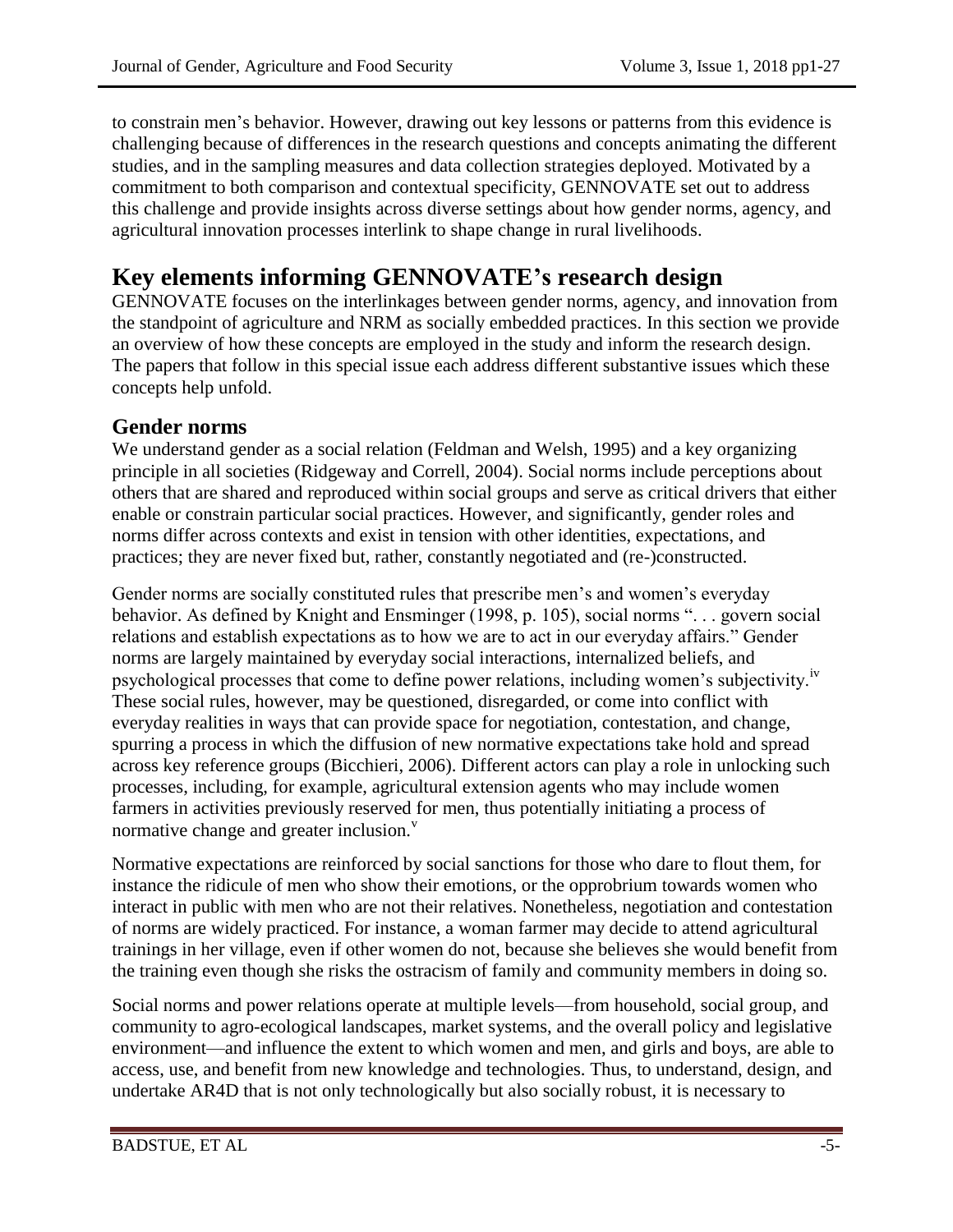account for how diverse agri-food systems operate across different scales, and how *social relations and gender norms* influence technical innovation and rural development processes in local, real-life contexts.

### **Agency**

Naila Kabeer defines agency as "the ability to define one's goals and act upon them" (1999, p. 438). She also links agency to women's and men's "subjectivity and consciousness ('the power within') as a critical aspect of the process of change" (2012, p. 6). This resonates with perspectives on agency as interest-oriented action and capacities for action, such as that of Norman Long, who describes agency as "the capacity to process experience, make decisions, and to act upon them" (2001, p. 56). Relatedly, Anthony Giddens argues that "agency refers not to the intentions people have in doing things, but to their capability of doing those things in the first place. . . . Agency concerns events of which an individual is the perpetrator, in the sense that the individual could at any phase in a given sequence of conduct, have acted differently" (1984, p. 9). Thus, in this perspective, agency and choice are accompanied by notions of knowledgeability and the power to mobilize resources.

GENNOVATE rests on the understanding that women and men living in farming and forest environments are key stakeholders in innovation processes. They must exercise agency and actively learn about, try out, and adapt a new technology or practice to their needs, which may require that they resist or break with normative conventions in order to pursue new undertakings (Klerkx, 2014). When individuals or groups of people act or exercise agency, it may trigger a process of challenging, redefining, or otherwise (re-)negotiating dominant views or practices, whether intentionally or not. Often, those who first modify a practice or adopt something new face criticism, ridicule, pity, or even physical harassment, or other types of social reproach. At the same time, for some individuals or communities, this same process can create space for maneuver. For Long it is precisely in the complex interlocking of social actors' projects and practices, and their intended and unintended outcomes that the constraining and enabling frameworks of social action are composed (2001). In these processes certain possibilities are excluded and others are made possible or realized. These emergent processes are complex, often ambiguous, and highly contingent upon the evolving conditions of different social arenas (Long, 2001). Kabeer's analysis also recognizes the contingency of these processes, when she points to the ability to marshal expanded agency, or empowerment, not only to improve one's own life, but also to challenge and change the "structures of constraint" underlying inequalities (2012, p. 6).

This conceptualization reveals how the interaction between the conditions of the specific context or opportunity structure and the exercise of agency can contribute to drive change, including the process of empowerment. For instance, where development interventions enable women to access new resources and develop agricultural and NRM capacities, such as through participatory varietal selection,  $v_i$  or hosting and managing demonstration plots, this can increase women's self-confidence and recognition from others for their new roles, knowledge, and skills. These combined changes in knowledge and recognition can help enable women to challenge their subordinate roles and position in the family, as well as to expand their engagement in the marketplace, and in the civic and political life of their communities. Recognition by value chain actors of women's capacities as farmers, marketers, and engaged community members can help change ideas about what is acceptable women's behavior in the agricultural sector, and enable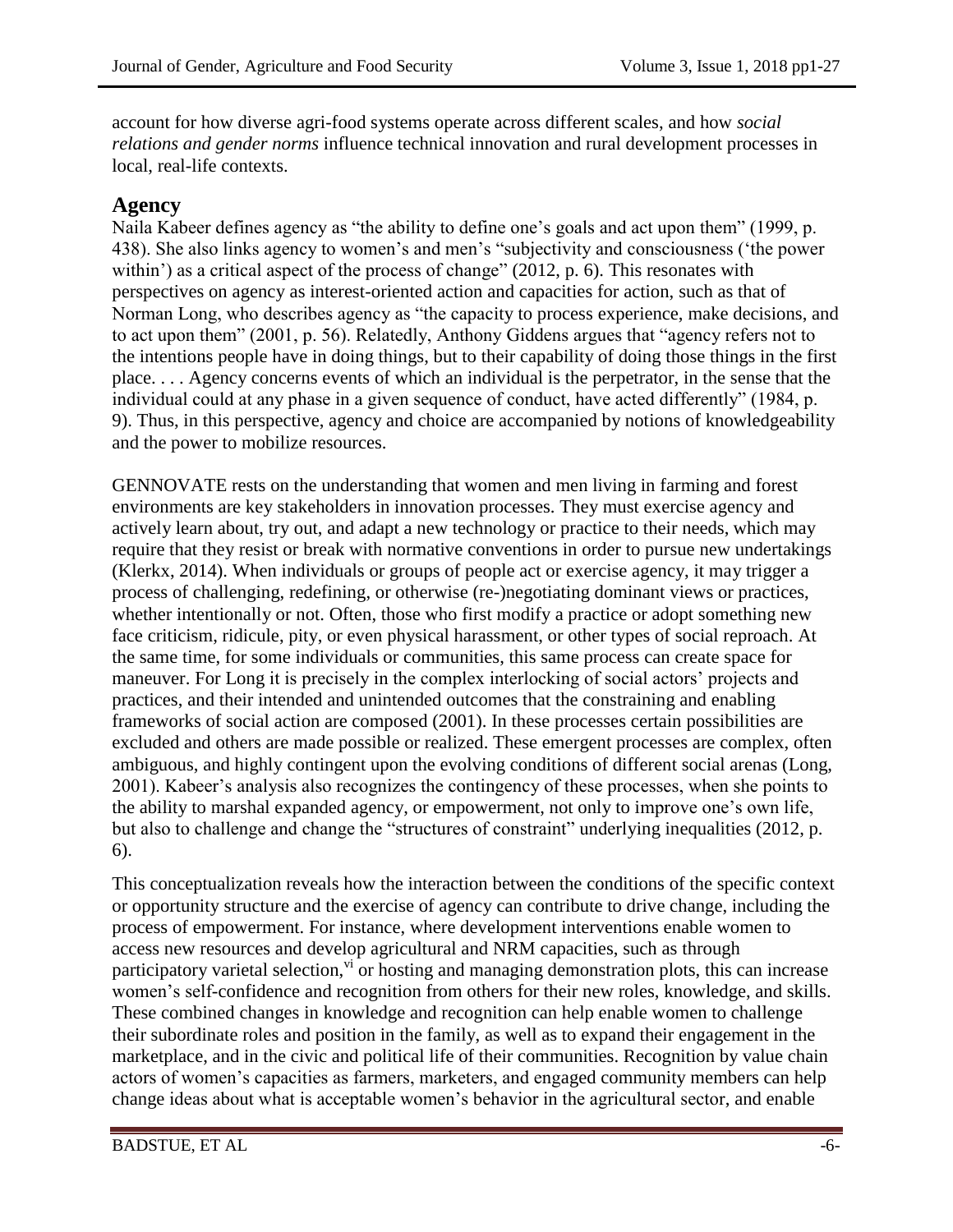women to contribute in new and more visible ways to the wellbeing of their families as well as to agricultural and wider development outcomes.

GENNOVATE retains a commitment to investigating social action and lived experience as closely related to the particular contexts in which they unfold, and thus necessary for understanding processes of relaxation, negotiation, and change in gender norms. As a consequence, we understand social agency as embedded within, rather than separate from, local settings and their particular mix of institutions, relationships, and resources. As Long puts it: "Agency itself is framed and hedged in by various cross-cutting discourses, institutional constraints, and processes of 'objectification,' though these very same processes also permit or promote certain modes of agency" (2001, p. 4).

While empowerment may not necessarily ensue from exercising agency, for GENNOVATE we consider that the assets and capacities which underpin individual and collective agency need to be within the "agent's" control and of potential use at any time. In this way, an expansion of assets and capacities, or increased agency, would indicate empowerment (Sen, 2001).

### **Innovation**

As Douthwaite (2002) points out, innovation in agriculture has a long and contested history. For most of the post-war period, innovation has been understood as a type of top-down technology "push and shove" with early adopting "advanced farmers" (almost always men) playing a key role (Röling, 2002; Rogers, 2003). However, following Douthwaite, Röling, and others, innovation encompasses a process of technology change, including new technical configurations, management practices, learning opportunities, and relationships among multiple actors and entities, including farmers, their communities, and external parties. Innovation, then, may include not only technical changes in production, but also processes of socioeconomic and institutional change, such as new ways to gain access to resources or to organize marketing activities. Significantly, it also includes the new normative conventions for social behavior that these changes imply. Berdegue's notion of innovation is consistent with this framing: "Innovations are social constructs, and as such, they reflect and result from the interplay of different actors, often with conflicting interests and objectives, and certainly with different degrees of economic, social, and political power" (2005, p. 3).

Current innovation systems research has emphasized the contextual embeddedness and complexity of innovation processes and their multi-leveled, inter-meshed and evolving nature (e.g. Geels, 2011; Klerkx, van Mierlo and Leeuwis, 2012; Leeuwis, 2013; Schut et al, 2014; Schut et al, 2016). Amidst these dimensions, the role of interaction and relations between actors emerges as central, and these interactions are often governed by institutions, which include formal and informal rules, norms, and procedures. This brings us back to the relevance of GENNOVATE's inquiry about social norms related to gender and their influence on agricultural innovation processes. However, as Pyburn (2014) observes, although the issues of gender dynamics and social inclusion would seem to fit well with multi-stakeholder approaches and complex systems as central tenants of the current thinking on agricultural innovation systems (AIS), this remains scarcely reflected in the literature. One example is the World Bank's AIS framework (2009), which points out the importance of equality in access and opportunity for participation, but fails to differentiate between farmer types (Pyburn, 2014).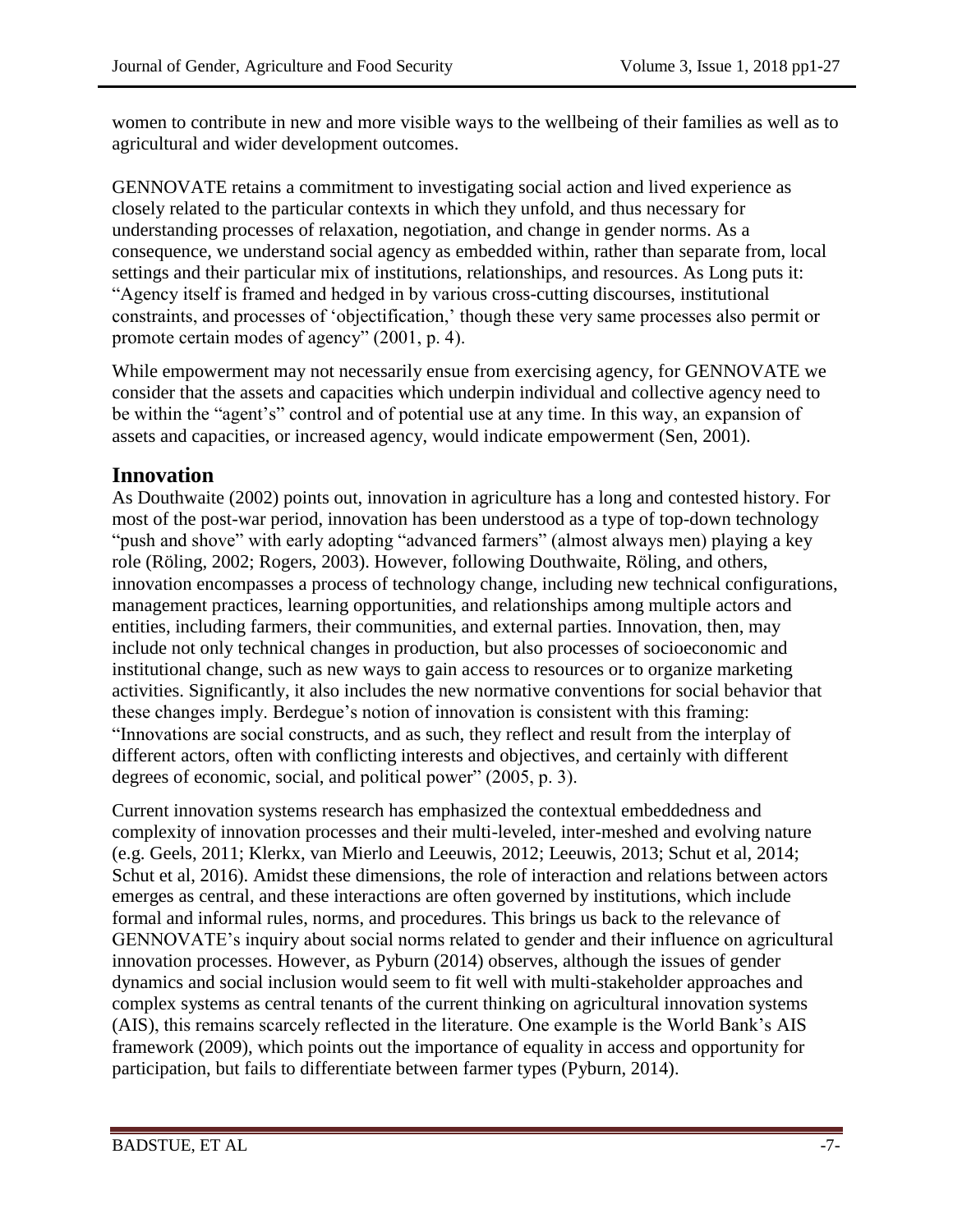GENNOVATE is informed by recent perspectives on innovation in agriculture and NRM as outlined here, and aims to contribute to the knowledge base by drawing attention to how gender norms and agency shape agricultural innovation processes and vice versa.

#### **Social embeddedness**

The concept of social embeddedness captures the notion that human actors are influenced by and constituted through the relational, institutional, and cultural contexts within which they exist. As Granovetter (1985, p. 487) puts it: "Actors do not behave or decide as atoms outside a social context, nor do they adhere slavishly to a script written for them by the particular intersection of social categories that they happen to occupy. Their attempts at purposive action are instead embedded in concrete, ongoing systems of social relations." Embeddedness approaches prioritize the different conditions within which social action takes place. Originally formulated by Polanyi (1968) in relation to his work on economic activities in non-market societies, the concept of social embeddedness, if not always the term itself, has since taken hold in a variety of disciplines, including in agricultural research and development. Over the past several decades, for example, it has become increasingly recognized that socioeconomic and cultural contexts strongly influence agricultural and NRM interventions and their impacts. Once deployed at local levels, the interactions between technology and local contexts are non-linear, multi-directional, and contingent on complex social relations, behaviors, and norms on the ground (Douthwaite, 2002; Hall, 2007).

The historical trajectory towards this recognition in the field of agricultural research began with the gradual appreciation that agricultural technologies and commodities are part of farming systems (Collinson, 1987; Norman, 1980) and that a more holistic understanding of farming was needed for new technologies to benefit smallholder farmers. Hence farming systems research emerged in the 1970s and 1980s as a response to the contextual limitations of the transfer-oftechnology approach. As theoretical perspectives broadened and innovation was recognized as a co-development process between various social actors, including farmers, the notion of agricultural knowledge and information systems (AKIS) took hold in the 1990s (Röling and Engel, 1991). Further, with the evolving recognition of innovation as technical, social, economic, and institutional change, and as a highly complex and non-linear process, the discourse shifted from AKIS in the early 2000s to AIS (Hall, 2007; Klerkx, van Mierlo, and Leeuwis, 2012). The various shifts in perspectives increasingly focused on understanding farmers' perspectives on the systems and of the opportunities they perceive for improvement. These shifts reflect a growing realization of the complexity and contextual contingency of agricultural change processes.

Farmer-to-farmer, farmer first, and putting people first (Cernea, 1991; Chambers, Pacey, and Thrupp, 1989; Rhoades and Booth, 1982) were similar proposals that challenged the popular view on innovation, and called for more sensitive and immediate methods to understand farmer perspectives. Drawing especially on anthropology, the introduction of gender-aware research, and adult education, a wide range of participatory qualitative tools were deployed to propose actions and give voice to and document farmers' perspectives, needs, and opportunities (Bellon, 2001; Mukherjee, 2004). The approaches and methods have since been applied in many different thematic areas of AR4D, including local crop genetic conservation and experimentation (Bellon, 2001; Prain, Fujisaka, and Warren, 1999), participatory plant breeding and varietal selection (Bishaw and Van Gastel, 2009; Sperling et al., 2001; Witcombe et al., 2005), and seed practices (Badstue et al., 2007).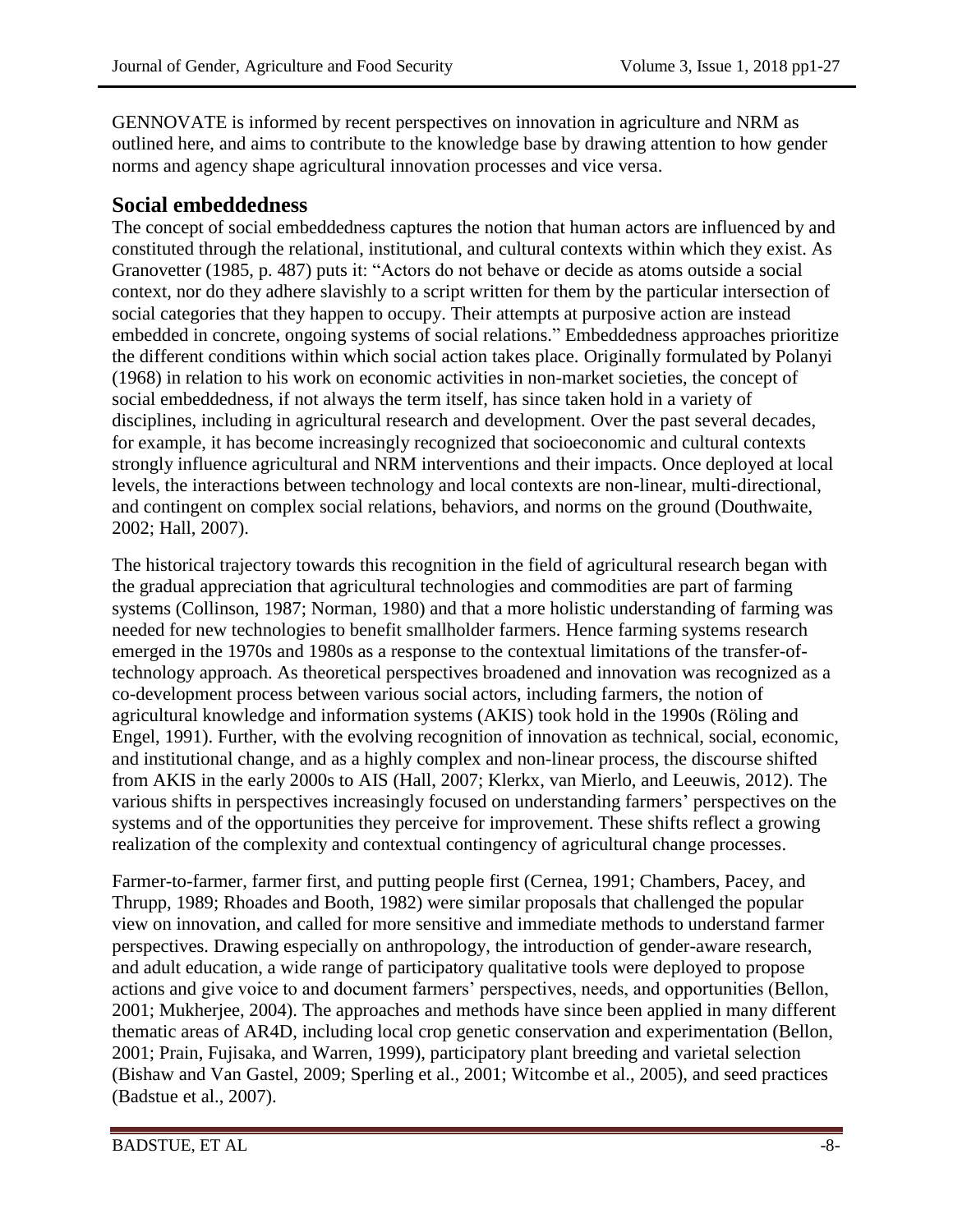Though diverse in topics addressed, widespread in application, and highly contextualized, the large number of qualitative studies addressing agricultural change and innovation have provided uneven attention to gender and often lacked consistency, comparability, and rigor in approach and methods (Lilja, Ashby, and Sperling, 2001). This may well account for some evidence of a decline in participatory research (Thiele, Van de Fliert, and Campilan, 2001). An audit of publications related to research on roots, tubers, and bananas over the past 10 years indicated that the use of participatory methods involving both men and women sometimes served as a proxy for gender analysis (Mudege, 2013). Similarly, the trend towards taking households as the unit of analysis for participatory approaches during the 1990s (Niehof and Terpstra, 1999) was often a barrier to intra-household gender analysis. These issues, including the limited use of qualitative approaches to probe gender norms within households and communities, weakened the salience and relevance of this work for clarifying and addressing key gender barriers to experimentation with new technologies or endogenous innovation.

However, designing comparative research across multiple contexts which acknowledge and draw on the embeddedness of social action and lived experience poses the challenge of combining inductive and deductive analyses. Indeed, reconciling the development of international public goods (IPGs) for impact at large scale with the recognition that agricultural and NRM interventions are embedded in complex socioeconomic and cultural contexts, which strongly influence the kinds of impact achievable, constitutes a significant challenge for public sector international AR4D. To address this, there is need for an alternative, complementary scientific approach which is both contextually sensitive and comparative in scope. This approach can benefit from feminist and constructivist ideas (Feldman and Welsh, 1995; Röling, 1996; Long, 2001; Jackson, 2002) that emphasize the benefits of qualitative approaches and the use of thick description (Geertz, 1973).

### **Contributions from feminist research**

Feminist research engages questions of method and techniques of data gathering while also questioning the epistemic foundations of different methodologies. Under the umbrella of feminist inquiry are those who employ quantitative and qualitative approaches to data gathering and analysis with the goal of making broad, generalizable claims (McCall, 2005; Oakley, 1998). Others emphasize the contributions that come from thick description and in-depth understanding of site-specific relations to reveal the complex processes that shape everyday lives and livelihoods and their meanings for particular participants (Burawoy et al., 2000; Marcus, 1998).

The definition of feminist methodologies remains under debate, but common characteristics of feminist research include: recognition that knowledge is a co-production of the researcher and those they study; a concern for the power relations between researcher and researched, and how this affects knowledge production; a concern for reflexivity in order to mitigate bias from researchers' own experience and background; a commitment to research *for* and *with* rather than simply *on* women, including a commitment to social justice and social change; and the ethical issues that attend to research and the interpretation of evidence (Doucet and Mauther, 2006; Kerr, 2007; Hussain and Assad, 2012). For many authors, what make both quantitative and qualitative techniques feminist are the questions asked and their usefulness for improving women's lives (Fonow and Cook, 2005; Doucet and Mauther, 2002 and 2006; Ramazanoglu and Holland, 1999; Miner-Rubino and Jayaratne, 2007; see also Hussain and Assad, 2012). Reinharz (1992) also explores the value of qualitative and quantitative methods for what they offer to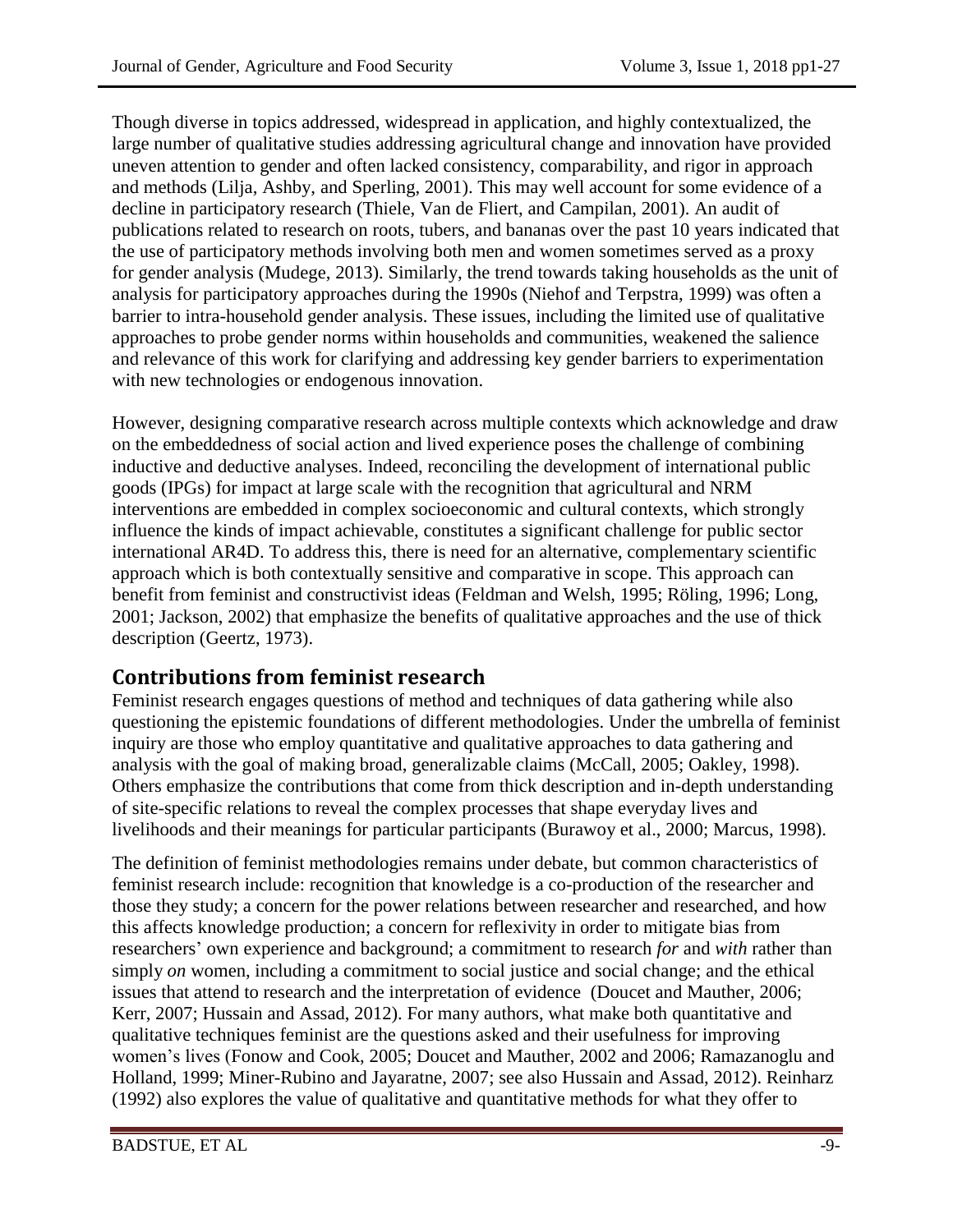realize the feminist goal of gender equality (see also Anderson, 1995; Hesse-Biber, 2012).

Other feminist scholars offer an epistemic critique of science and challenge the notions of science neutrality and objectivity, power relations in knowledge production, and implications of the "sex of the knower" (Doucet and Mauther, 2006). As social epistemologist Steve Fuller (2007, p. 1) suggests, "[s]ocial epistemology advances beyond other theories of knowledge by taking seriously that knowledge is produced by agents who are not merely individually embodied but also collectively embedded in certain specifiable relationships that extend over large chunks of space and time." What is essential for feminist epistemology is the importance of thinking from women's lives and experiences to acknowledge the various influences of norms and conceptions of gender and gendered interests and experiences on the production of knowledge (Anderson, 1995). vii Code (1991) similarly argues for recognition of the embedded knower and the need to make explicit the place of power structures and relations in approaches to knowledge production. This epistemic critique emphasizes the agency of the knower and the need to cast the researcher-researched relationship as dialogic so as to acknowledge the interviewee not as the object of study but, rather, as its subject and sometimes as a co-researcher.

While current epistemological debates are less robust than in the past, the arguments posed are especially apt when practicing participatory action research and find a parallel in the qualitative methods used in agriculture and development research that often include open-ended interviews, participant observation, and, less frequently, ethnography. While these methods continue to be highly valued, a number of constraints shape their current use in applied social research and raise important questions for comparative analysis. Ethnography and thick description, for example, do not readily lend themselves to drawing general conclusions although, as we suggest later in this paper, collaborative research initiatives offer one way to mitigate this limitation.

### **Conceptual framework**

All the 137 community case studies are based on GENNOVATE's conceptual framework and apply the same research methodology (for more details on the field methodology, see Petesch et al., in this issue). The conceptual framework is elaborated in three domains: 1) focal elements of the local opportunity structure; 2) the activation of agency—e.g. mobilizing resources and creating space for maneuver in order to innovate; and 3) empowerment and other development outcomes which may result from exercising agency. Figure 1 illustrates the set of flows and interactions that are understood to influence women's and men's ability to create space for maneuver and, in turn, their wellbeing and enjoyment of benefits derived from improved access to resources and innovations.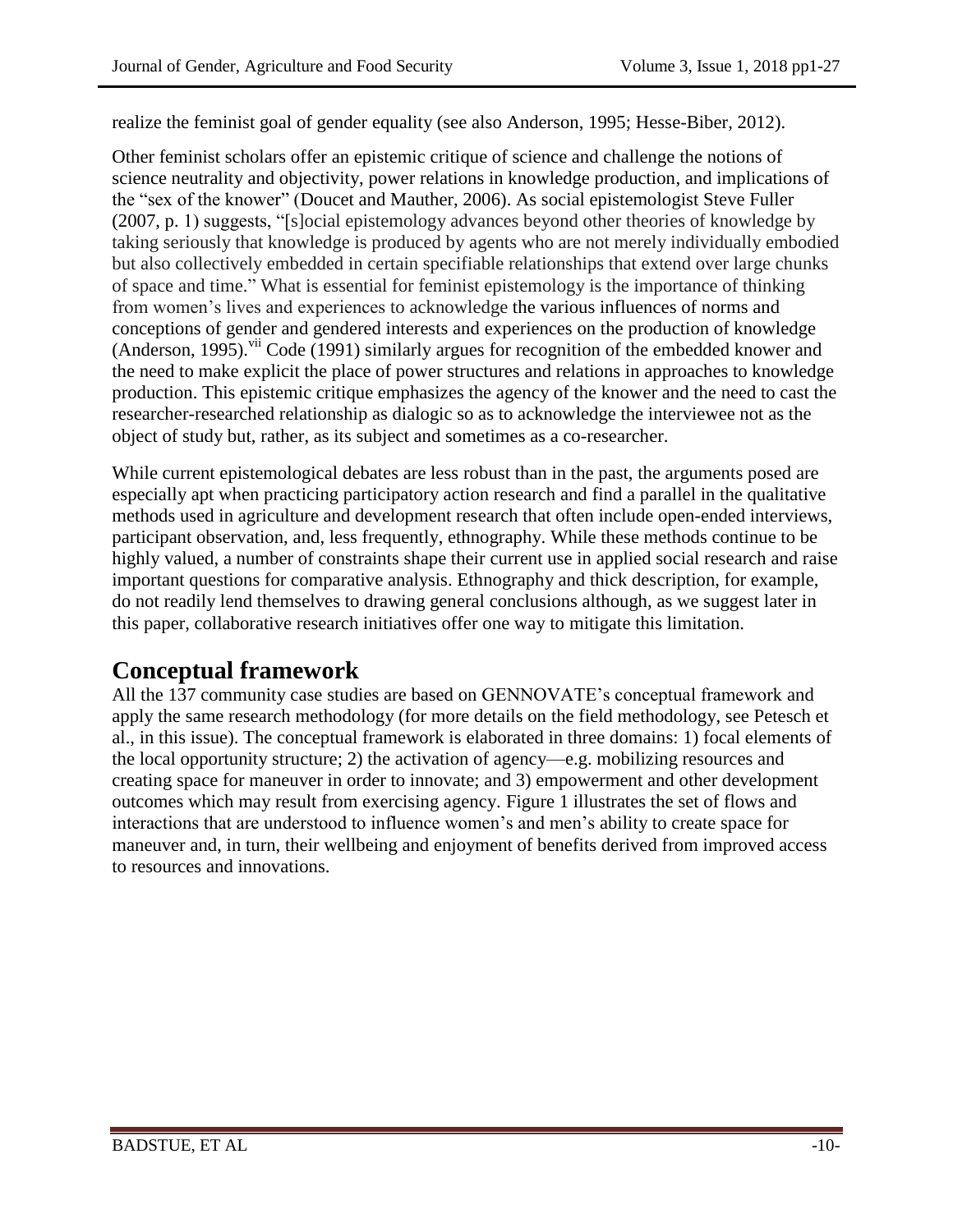

#### **Figure 1: GENNOVATE conceptual framework**

#### 1: Focal elements of the local opportunity structure

The focus on local opportunity structure reflects the social embeddedness of processes of exercising agency and innovation. These processes also mediate the influence of broader societal forces in ways that cannot be readily predicted. Rural men and women, girls and boys, live and operate in specific settings, e.g. a community, village, or town. These settings are characterized by particular combinations of resources including infrastructure, institutions, and social organization. Borrowing from Narayan (2002) and Petesch, Smulovitz and Walton, (2005), vill we call this the local opportunity structure<sup>ix</sup>—represented on the left side of the diagram. The notion of local opportunity structure provides a basic building block for GENNOVATE's comparative analysis, and the multiple interactions in which this structure is enmeshed. We emphasize its fluid and emergent character resulting from the ongoing interplay and interlocking of various actors' agendas and undertakings (Long, 2001). For GENNOVATE, we are particularly attentive to three key dimensions:

- *Agricultural and NRM resources and technologies* in the local setting includes a mix of natural and physical capital such as plant diversity, agricultural land, and irrigation systems often inherited from earlier generations, as well as newer technologies such as new varieties, soil fertility enhancement techniques, and water management practices.
- *Individual and collective capabilities* among the local population address the access, use, and adaptation of agriculture and NRM resources and technologies for the benefit of local livelihoods.
- Local institutions and power relations, especially related to *gender norms and the climate for social inclusion*, represent different formal and informal rules which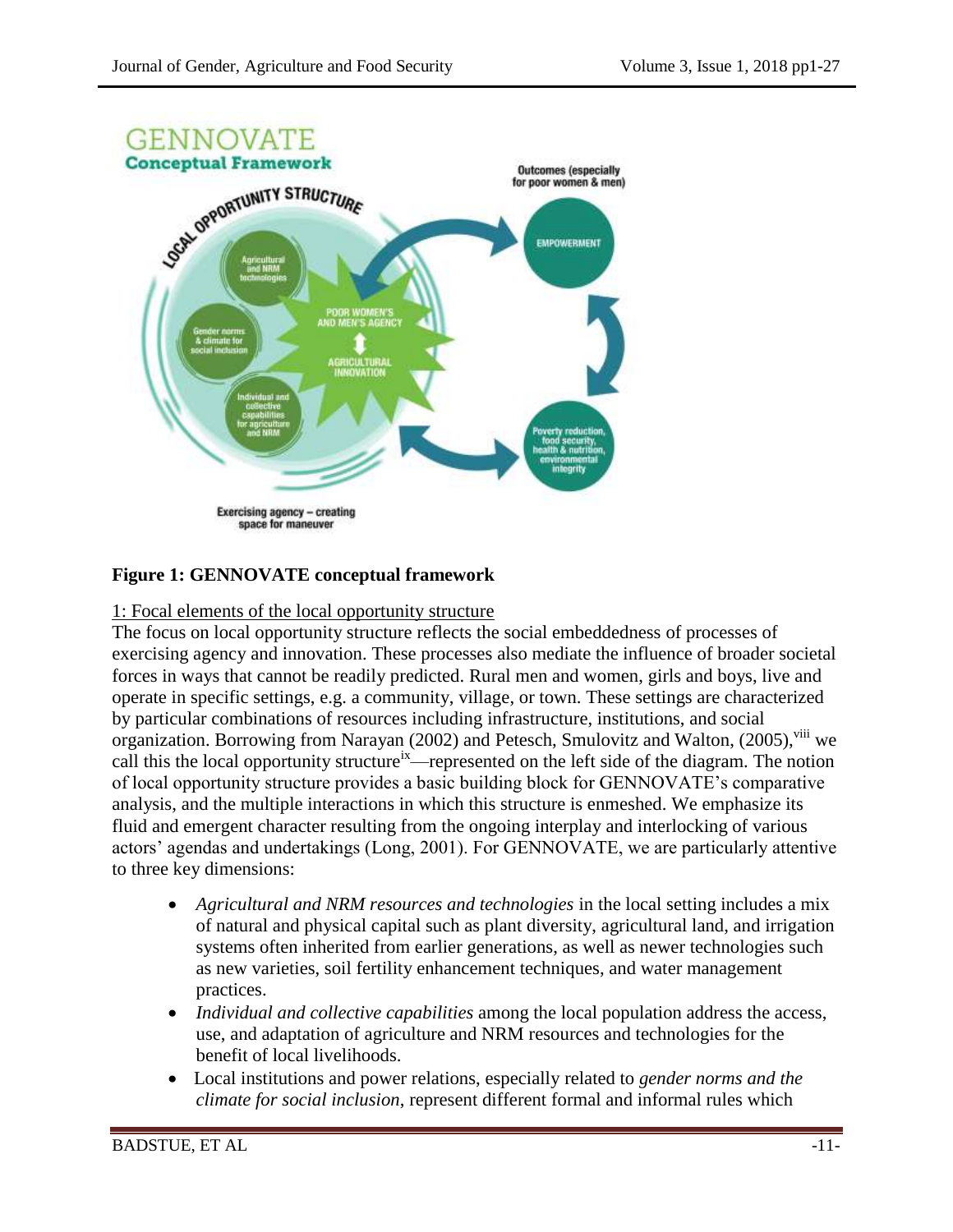(differentially) enable or constrain men's and women's agency and participation in the local innovation processes of their communities. The gender norms and power relations that shape the division of labor and resources of farming households are highly variable on the ground and subjects of continuous negotiation. Communities with less restrictive norms on women's control of resources and physical mobility, for instance, often, but not always, provide a more supportive local institutional context for women's inclusion in new agricultural opportunities.

The methodology employs a lengthy community profile instrument with male and female key informants to gather numerical and narrative data on demographic, social, agricultural, market, political, and civic conditions in each case. Additionally, focus group and semi-structured individual interview instruments gather perceptions of local conditions and trends, and of men's and women's experiences with innovation from diverse population groups in the research contexts. Together these data provide many rich opportunities for triangulating and interpreting different perspectives on how local conditions are interacting with our major topics of interest: gender norms, agency, and local innovation processes.

#### 2: Exercising agency—creating space for maneuver

We illustrate the exercise of agency and creation of space for maneuver in the diagram using a graphic shape that symbolizes a chemical reaction, a spark—or an explosion. The effect of the "spark or explosion" or, alternatively, a cumulative series of sparks, pushes against the opportunity structure and existent normative practices to eventually alter people's ability to act and to drive institutional and structural change.

The data collection instruments engage women and men of different socioeconomic and age groups. The fieldwork approach, described by Petesch et al*.* (a, this issue), explores choices and negotiations that surround agricultural innovation and offers opportunities for women and men to reflect—both individually in interviews and together with others in focus groups—on their capacities to make consequential decisions for their lives, such as about their education, livelihoods, marriage, and childbearing.

#### 3: Empowerment and other development outcomes

The right side of the diagram calls attention to the links between expansion of agency and the process of empowerment and other desired outcomes, which, in turn, feed back into the local opportunity structure.

The diverse frameworks for measuring empowerment which informed GENNOVATE's approach are discussed in Petesch et al. (a, this issue).<sup>x</sup> To assess perceptions of agency, one ladder activity elicits women's and men's conceptions of and trends in power and freedom in their own lives (if an interview), or in the lives of village women (if a women's focus group) or men (if a men's focus group). A second "Ladder of Life" activity engages focus groups in constructing their own ladder to depict the different wellbeing groups in their community; from there, they identify a community poverty line, assess changes in the share of poor households in their village, and reflect on how women and men of their village have escaped, become trapped, or fallen into poverty.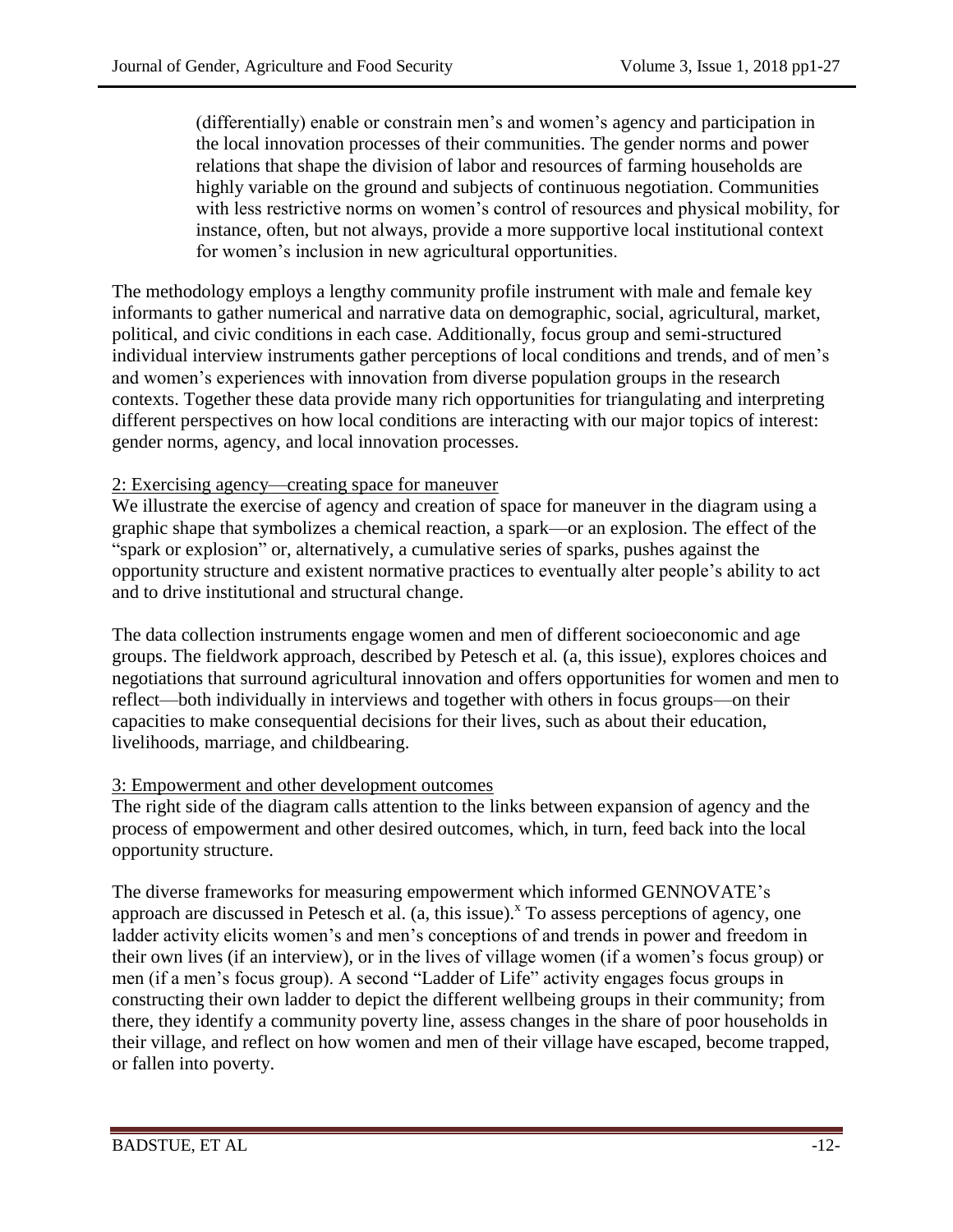## **Qualitative comparative research**

Qualitative comparative research has long been a topic of interest among social scientists (e.g. Collier, 1993; Hantrais and Mangen, 1996). An important contribution to the discussion was the publication of Charles Ragin's *The Comparative Method* (1987). The method builds on mixed data gathering strategies or triangulation that seek to synergize qualitative and quantitative approaches for what they each contribute to analyses. The deployment of mixed data-gathering techniques recognizes that the strength of qualitative approaches lies in paying attention to the complexity of social phenomena, while quantitative methods stress the collection of extensive, variable-oriented data from which analysis emphasizes the making of broad general claims.

The commitment to comparison begins with the notion that social phenomena in similar settings, such as in the agriculture producing households and communities of interest to GENNOVATE, "may parallel each other sufficiently to permit comparing and contrasting them" (Ragin, 1997, p. 2). As discussed further by Petesch et al*.* (a, this issue), GENNOVATE's comparative methodology draws on elements of quantitative and qualitative approaches to "enhance generalizability or transferability [of findings in one place] to other contexts," without losing the commitment to the importance of temporal and spatial specificity (Miles, Huberman, and Saldaña, 2014, p. 101).

A commitment to comparative methods, however, does not provide a homogenous rendering of how the two broad research strategies—qualitative and quantitative—come together. The use of qualitative comparative analysis (QCA) can be viewed as a middle ground between qualitative and quantitative research approaches, although it is more accurate to say that it assumes many of the goals of quantitative analysis in seeking to make broad general claims, while acknowledging the significance of context and complexity of people's own understandings and interpretations of their experiences.<sup>xi</sup>

However, as Ragin (1987) makes clear, QCA offers a conception of causality that leaves room for complexity, since causality is context and conjuncture sensitive. He thus recognizes the importance of knowing a place intimately, that is, of in-depth studies that "offer important insight into the diversity and complexity of social life, which, in turn, offers rich material for theoretical development and refinement" (Ragin, 1997, p. 8). The ability to make comparisons across cases requires producing some level of parsimony across cases to allow for "modest generalization" (Ragin, 1987). Similarly, as Miles, Huberman, and Saldaña (2014, p. 101) argue:

One advantage of studying cross-case or multiple cases is to increase generalizability, reassuring yourself that the events and processes in one welldescribed setting are not wholly idiosyncratic. At a deeper level, the purpose is to see processes and outcomes across many cases, to understand how they are qualified by local conditions, and thus to develop more sophisticated descriptions and more *powerful explanations* (emphasis added).

In practice, this means that the researcher neither expects nor anticipates causal uniformity across cases but, rather, different combinations of causes for the same outcome. This recognizes the "diverse ways a common outcome may be reached" where outcomes are causally heterogeneous, and opens a space to identify "complex patterns of conjunctural causation" (Ragin, 1997, p. 8). Such processes are evident, for instance, in the variability of the impacts of economic growth on gender equality due, among other factors, to how sectoral differences in patterns of growth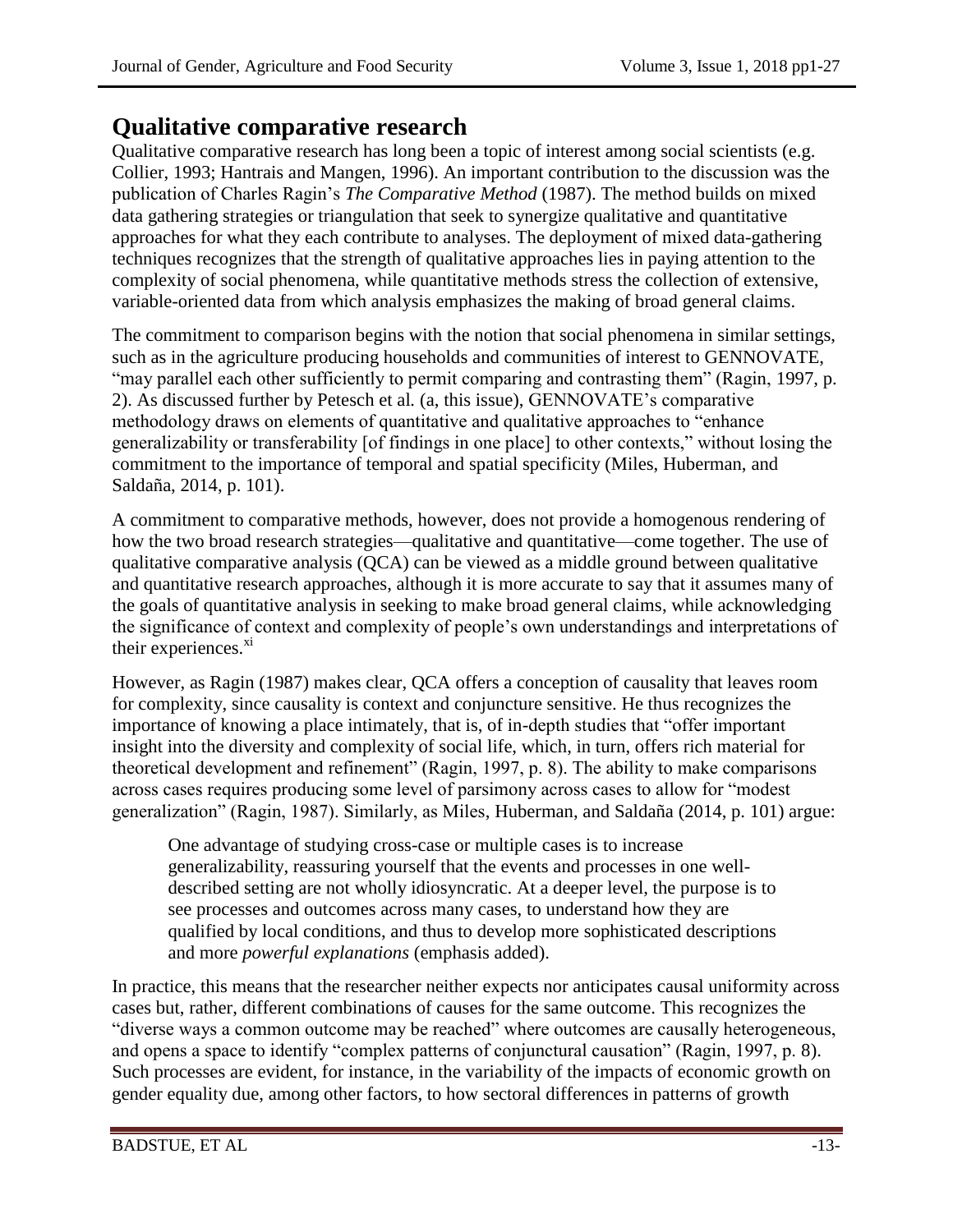intersect with the durability of gender segregation in labor markets and the varied and fluid discriminatory norms which underlie these dynamics (Kabeer, 2016). In these circumstances, a central issue is not primarily the identification of common causal pathways but, instead, plausible explanations that stimulate efforts to uncover patterns in diversity (Ragin, 1997).

Comparative research in this tradition highlights the importance of sharpening the concepts that are employed, while remaining attentive to the fact that cases must maintain their integrity, since each "is examined in detail, using theoretical concepts, substantive knowledge, and interests as guides" (Ragin, 1997, p. 7). The integrity of each case also permits an intimacy with the research site while remaining attentive to what might be similar across cases. It is precisely this intimacy that enables access to the multiple meanings and experiences that are included in our understanding of a range of practices, some of which may be similar, as may be the norms and agency that enable them (Berg-Schlosser et al., 2009; Rihoux, 2006).

Once a shared research strategy is designed and implemented, where the kinds of information to be gathered are collaboratively developed and deployed across cases, the challenge is to compare cases in ways that also can account for their distinctiveness. For instance, while it may be relatively easy to compare specific practices or divisions of labor in agriculture, such as describing women's work in relation to particular crops, it is likely to be more difficult to understand the particular norms that shape these women's shared or different practices. To understand such normative differences (which may yield apparent similarities in observation), as well as women's agency and choice, it also is important to attend to the historical and contextspecific constraints and sanctions that may be in place for those who fail to play by the rules. In short, comparison across cases may reveal that women's behavior is constituted by, and a product of, normative expectations and a gendered division of labor. However, the meanings of these norms for individuals and their communities, often garnered through qualitative data gathering techniques and case-specific experience, also may be critical for understanding the multiple causal pathways of particular practices with consequences for innovation and change. Case-specific evidence garnered through in-depth interviews and narrative analysis can thus prod further research to identify what Luhmann (1994) refers to as the latent structures that shape the everyday lives of people.

The success of comparative work thus resides in developing a shared instrument able to address common questions, but still register the great complexities with how women and men pursue goals and innovate in their daily lives, in order to identify regularities. But, as we show below, capturing the complexities and identifying robust and meaningful broad patterns requires strong teamwork and continued collaboration across the large team.

# **GENNOVATE's multi-level collaborative approach**

While individual researchers are less likely to garner thick descriptions from multiple sites, collaborative initiatives open this possibility, not only at the level of field research, i.e. when different people are gathering evidence from different sites, but also at the interpretive stage where collaborators can tease out the nuances of the meanings and practices embodied in their evidence and, together, identify similarities and differences across sites as in the empirical papers of this issue (see also Burawoy, 1998). GENNOVATE's research is collaborative on several levels which are mutually reinforcing.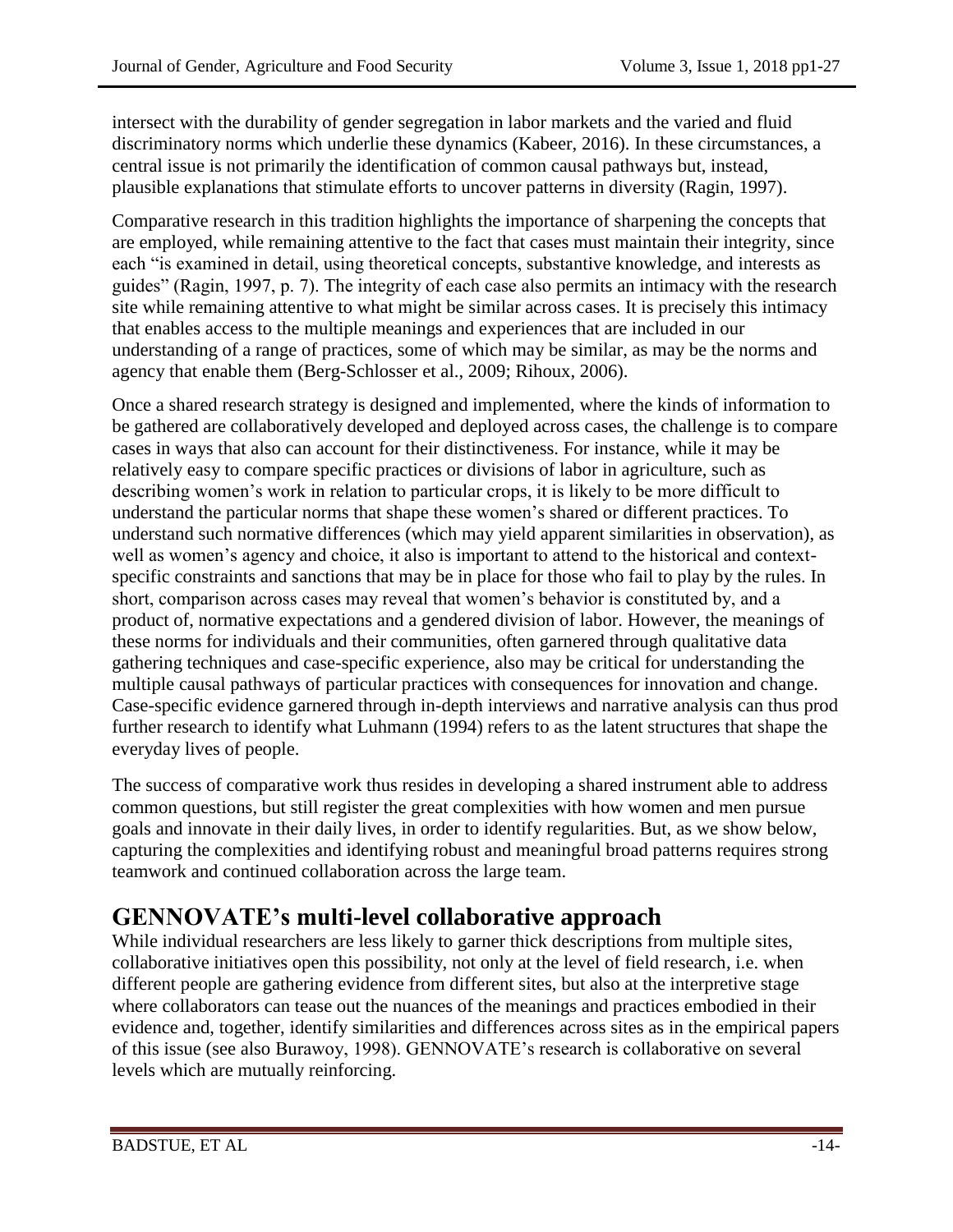First, the research design draws on feminist and participatory traditions concerned with the relationship between researcher and study participants, and the question of whose knowledge counts? GENNOVATE's research approach emphasizes study participants as the knowers and co-researchers, and in consequence gives primacy to study participants' own perspectives and lived experience. This improves the quality and relevance of the research and supports local processes of social change that empower poor women and men to perceive their circumstances in new ways and potentially with this awareness identify opportunities to materially improve their lives (Cosgrove and McHugh, 2000; Chambers, 1997). Second, GENNOVATE represents a major collaboration of social science researchers from research for development organizations with headquarters across the Global South, supported by colleagues from partner institutions, and committed to strengthening the capacities of their respective research programs to contribute to more gender-equitable outcomes from agricultural innovation. Establishing a shared conceptual framework across the research team, including agreement of the key study questions and concepts, was an instrumental initial step for this collaboration to make it possible to produce case studies that allow for comparative analysis and generalization. This ensured a common point of departure and a shared understanding of the primary topics of interest in the overall study. It additionally provided the platform for the joint sampling strategy, and the development, piloting, and application of the standardized data collection tools and procedures for the implementation of the case studies. Third, in each of the 26 countries where GENNOVATE case studies were implemented, local field research teams, trained in the application of the same standardized tools and procedures, brought their specialized knowledge and intimacy with the study context to the process.

Though there have been other medium- or large-scale qualitative comparative studies of agricultural development processes (e.g. Colfer, 2005; Colfer and Pfund, 2011; Kristjanson et al., 2017), what is distinctive about GENNOVATE's project is precisely the breadth of its institutional research collaboration to further a qualitative comparative methodology in AR4D. That collaboration has provided new evidence of how local gender norms mediate innovation capacities, and has strengthened research for development capacities to respond to the limitations of positivist and extractive research paradigms with a complement of inductive comparative methodologies that explicitly seek to expose the contributions to be garnered from both women's and men's local knowledge.

To be sure, most research-based innovations do not achieve broad diffusion, and the contribution has been limited of traditional approaches to understanding the willingness of "early adopters" to test a new practice or technology, or to explain the distinctions among farmers' interests, willingness, and ability to either adopt or reject an innovation (Glover, Sumberg, and Andersson, 2016). GENNOVATE's focus on contextual embeddedness gives us insight into the social dimensions of local innovation processes that are rarely treated in traditional adoption studies, and allows us to identify innovators and learn from them in ways that enhance our understanding of the critical early stage when new knowledge or technology first appears in a community (see also Badstue et al., this special issue). Better understanding of the gender and other social dynamics at play at this strategic juncture, and their implications from a technology development and diffusion perspective, have relevance for research and development targeting and priority setting, in our study areas and beyond.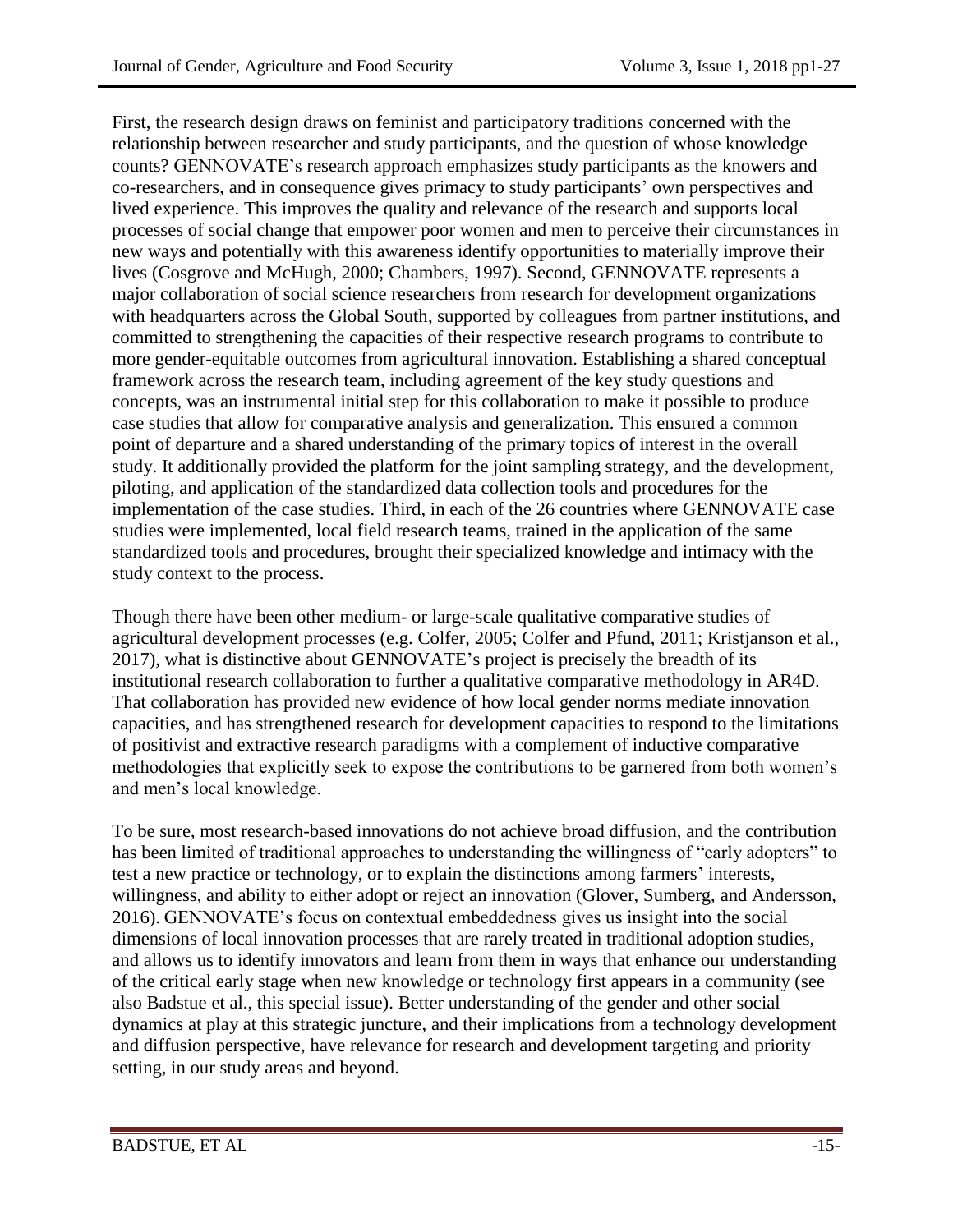## **Scope and overview of the papers in this special issue**

This special issue profiles GENNOVATE as an empirically and methodologically innovative research initiative. Empirically, GENNOVATE examines the interlinkages between gender norms, agency, and local innovation processes in agriculture and natural resource management, an intersection still sparsely addressed in the literature, but central to understanding barriers and opportunities for gender-transformative change in agriculture- and natural resource-based livelihoods. The papers that follow address diverse aspects of these interlinkages at different levels. For example, in their examination of what drives individual capacity to innovate, Badstue et al. bring a new angle to the interplay of gender and agricultural innovation using personality traits and agency as an entry point for understanding the capacity to innovate. Their findings make a strong case for looking beyond farmers' financial and productive resources to other dimensions that influence innovation, such as personality traits, relationships and informal institutions, and how these can be leveraged for more equitable and expanded innovation and development outcomes. The intersection between gender and generation is addressed by Elias et al., who analyze how gender norms influence young women's and men's incentives to aspire for agricultural occupations. Their findings illustrate how "youth" and "gender" issues in agriculture are inextricably intertwined, and thus cannot be understood in isolation from one another. Engaging the concept of local normative climate, Petesch et al. (b) shift the focus to the powerful influence of gender norms on local opportunity structures across Sub-Saharan Africa and examine how community level processes enable or constrain women's and men's experience of agency and empowerment. The authors find that men's sense of empowerment tends to be closely associated with their abilities as decision makers and economic providers, and therefore contingent on the conditions of the local economy. Finally, Petesch et al. (c) explore the concatenation of community conditions that are most likely to enable inclusive innovation processes in agriculture and beyond. The authors differentiate among three types of communities highlighting one where normative conditions are more open to negotiation and encourage both women and men to exercise agency and innovate in their rural livelihoods.

Methodologically, GENNOVATE's project is to develop and test a research design that is sensitive to contextual specificity and the complex, evolving conditions of different social arenas and lived experience, while also addressing the need for comparison and extrapolation across multiple contexts. While the rationale for this undertaking and the conceptual and theoretical thinking informing the research design was presented in this paper, the operational field methodology of the study is described by Petesch et al.(a), who also reflect on some of the challenges of twinning contextual and comparative goals in field research and the measures employed to respond to them. Engaging different parts of the GENNOVATE data set, the remaining four articles in this special issue each combines variable-oriented comparative analysis and qualitative context-sensitive analysis at different scales. Badstue et al. compare data from individual women's and men's innovation experiences from rural communities in Africa, Asia, and Latin America. Through qualitative analysis of study participants' own reflections on their experiences with trying to innovate in their agricultural livelihoods, the authors ground the variable-oriented analysis in the lived experience of specific women and men. Findings show that women and men innovators from across different contexts share strong personal drive and high levels of perceived agency. However, although women innovators move skillfully on the border between resistance and conformity, comparisons reveal that structural inequalities make men better positioned to access resources and leverage support than women. With a special focus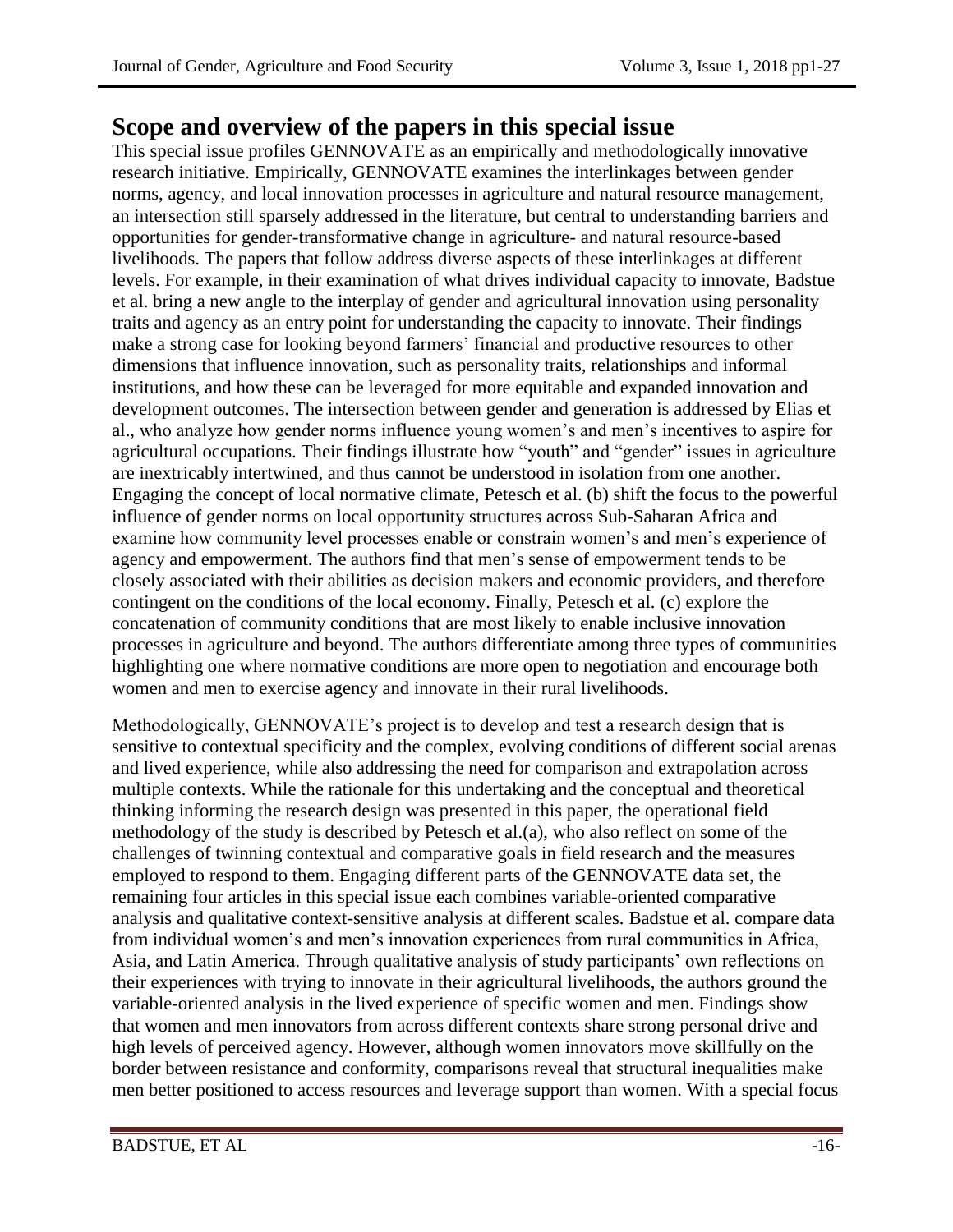on the perspectives and experiences of young women and men from a number of contexts in different world regions, Elias et al., weave together variable-oriented comparative analysis across their sample with careful context-sensitive analysis of the narrative data to uncover a set of strong patterns in the situation of young people despite their highly diverse, yet at times converging, normative experiences.

In their comparison of local normative climates in Sub-Saharan Africa, Petesch et al. (b) highlight regularities across contexts such as the effects of life cycle transitions on both women's and men's agency, and how community-level economic conditions are an overriding concern for men. To illuminate how the comparative findings play out in real life situations, the authors present detailed case studies revealing how local norms and contextual factors contribute to shaping women's and men's practices and opportunities. The combination of variable-oriented and case-oriented analysis across contexts makes evident how invisible, but powerful and elastic, qualities of local gender norms contribute to shaping individual agency, and how they intertwine with local circumstances to give rise to processes whereby local women and men residing in the same village often perceive their agency and opportunities wholly differently.

In the last paper, Petesch et al. (c) bring together case studies from widely diverse agroecological and cultural conditions in the Global South to develop a typology of study communities drawn directly from patterns in study participants' assessments of changes in their power and freedom, and of poverty transitions in their villages. Informed by Ragin's notion of "patterns in diversity," each of the three types identified exemplifies a different pace of local social change. This provides a valuable entry point for engaging the complex and fluid influences of gender norms on the daily life and innovation processes of farming communities where in-depth case-oriented analysis illustrates how regularities or patterns play out in particular contexts.

As illustrated in these papers, GENNOVATE's approach offers innovative methodological avenues for the study of gender, innovation, and rural transformation that also has relevance for addressing other research questions and fields of analysis. First, it highlights research on innovation and change as a study of outliers rather than general trends. Second, as local innovation and change processes take place in specific contexts, the methodology enables researchers to understand how these dynamics take place in real life situations. Third, the GENNOVATE initiative provides an example of how qualitative comparative research can be done based on a collaborative approach and a shared standardized methodology. Finally, approaching the issue of local innovation and change processes through an optic of gender norms reveals new dimensions of change processes of relevance for research, applied development, and social policy.

## **Conclusion**

Our purpose in this introduction was to address the challenge of devising a robust research strategy to enable comparative qualitative research at large scale that could explore interactions among gender norms, agency, and innovation in agriculture and NRM. Thus, we have elaborated upon the key theoretical currents and insights from the literature which informed the development of GENNOVATE's research design and helped to define our research questions and conceptual framework. Significantly, these were the result of a collaborative research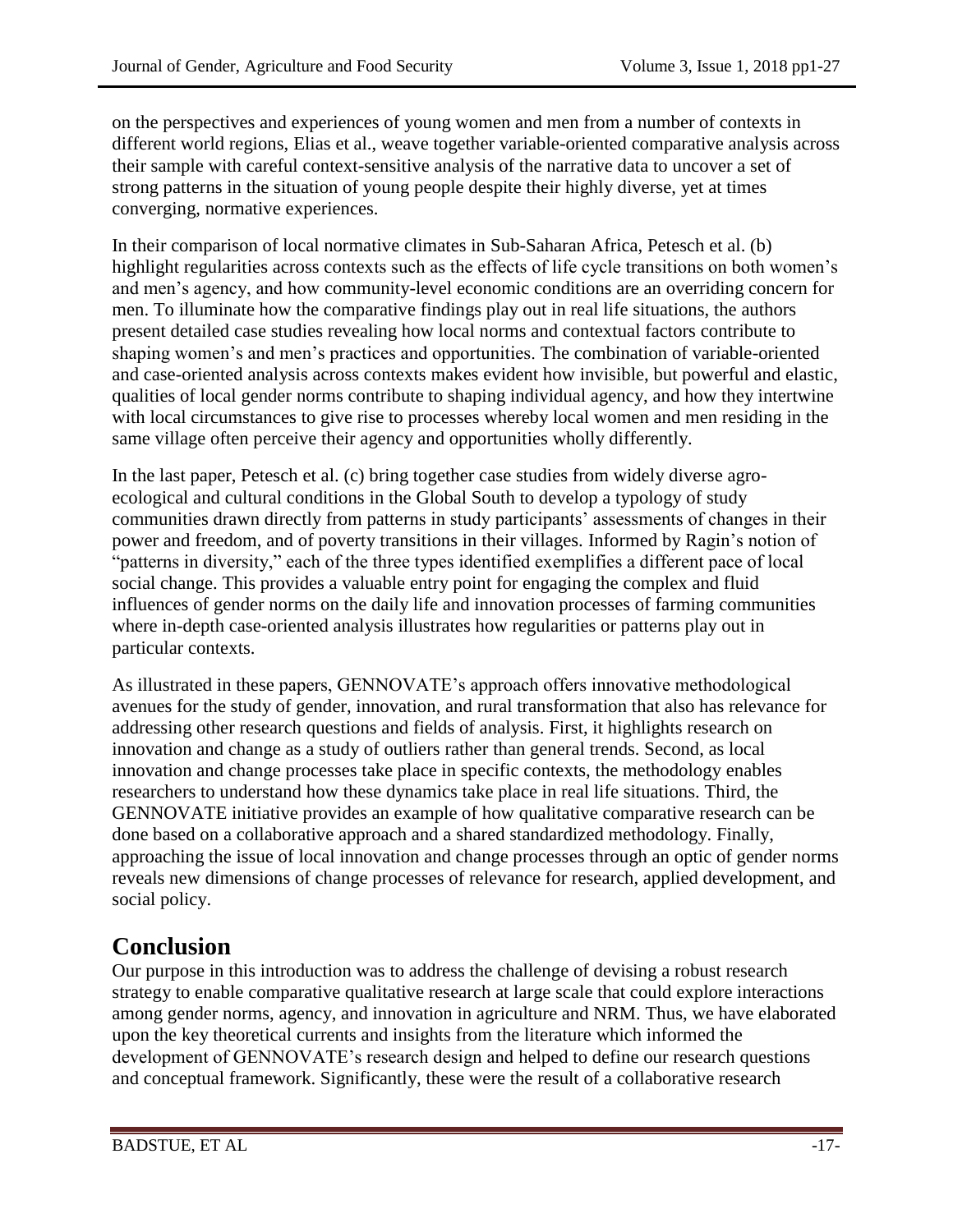strategy involving social science researchers from several CGIAR centers and partner institutions.

While GENNOVATE's approach differs from the deep intimacy of traditional ethnographic or anthropological fieldwork, the study's conceptual framework remains firmly based on an understanding of social action as contextually embedded; and on the need to give primacy to local women's, men's, and youth's lived experiences and perspectives. As applied research, GENNOVATE's comparative design embraces the diagnostic approach informed by attention to relevant causal processes while employing a large comparative case study methodology to "identify key variables present or absent in particular settings so as to understand successes and failures" (Basurto and Ostrom, 2009, p. 39). In this way, the approach facilitates the analysis of complex social processes—here, the interplay between gender norms, agency, and innovation, as these play out in different socio-cultural, economic, and agro-ecological contexts.

We expect that GENNOVATE's approach will help improve understanding of the complex processes through which the interplay of gender norms and agency influence innovation at the local level and how this, in turn, shapes the unfolding of technology diffusion and adaptation processes, and, ultimately, development outcomes. From the perspective of gender and AR4D, and within the current context of limited, results-oriented, time-bound funding, GENNOVATE offers a critical complement to traditional research paradigms, which is able to inform the scaling up and out of new technologies in agriculture and NRM. From a social science perspective, GENNOVATE's research design offers a strategic contribution to discussions of how to devise strategies that are meaningfully informed by the socially embedded ways men and women engage with local innovation processes, while also allowing for comparison at scale —a question of broad relevance for research beyond the field of agricultural development and NRM.

### **Acknowledgments**

This paper was developed with the generous support of the Bill & Melinda Gates Foundation and the CGIAR Gender and Agricultural Research Network. Development of GENNOVATE's research design and field methodology was supported by the CGIAR Gender and Agricultural Research Network, the World Bank, the government of Mexico, and the CGIAR Research Programs on Maize and Wheat. We thank Payal Patel for her excellent background work on the empirical literature. We also wish to express our deep gratitude to the women and men across the 137 villages in 26 countries who shared their perspectives, experiences, and time, as well as to all the research collaborators, data coders, and local field teams whose dedication, hard work, and good spirits made this innovative research effort come through. A special thank you also goes to our two anonymous reviewers who provided valuable feedback. The views expressed in the article are those of the authors and not of any organization.

### **References**

Ahmed, S. (1999) 'Changing gender roles in irrigation management: Sadguru's lift irrigation cooperatives', *Economic and Political Weekly,* 34(51), pp. 3596-3606.

Alkire, S. (2008) *Concepts and Measures of Agency*. OPHI Working Paper Series*.* University of Oxford.

Alkire, S., Meinzen-Dick, R., Peterman, A., Quisumbing, A. and Seymour, G. (2013) 'The Women's Empowerment in Agriculture Index', *World Development,* 52, pp. 71-91.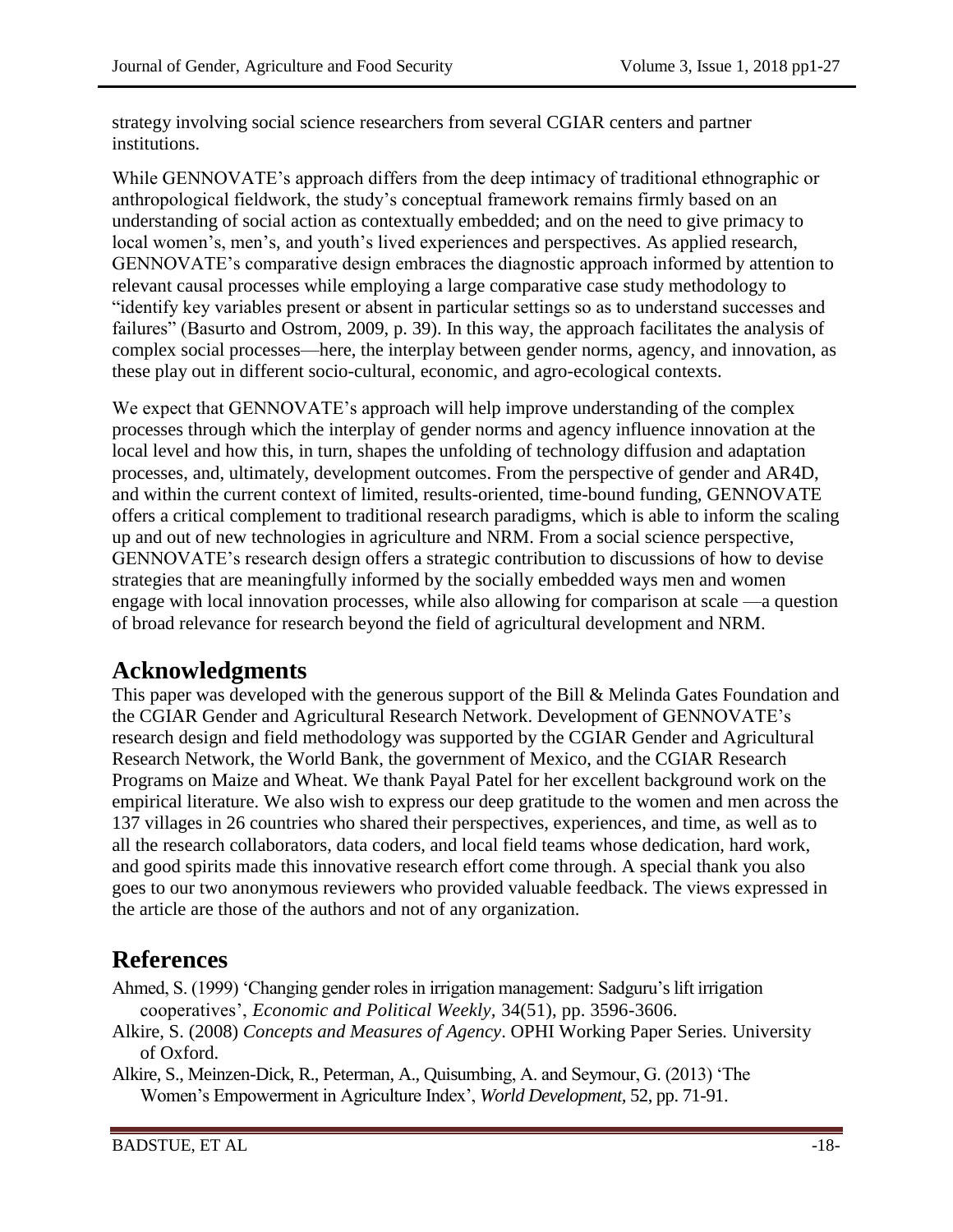- Alsop, R., Bertelsen, M., and Holland, J. (eds.) (2006) *Empowerment in Practice: From Analysis to Implementation.* Washington, DC: World Bank.
- Anderson, E. (1995) 'Feminist Epistemology: An Interpretation and a Defense', *Hypatia*, 10(3), pp. 50-84.
- Aregu, L., Bishop-Sambrook C., Puskur R. and Tesema, E. (2010) *Opportunities for promoting gender equality in rural Ethiopia through the commercialization of agriculture*. IPMS (Improving Productivity and Market Success) of Ethiopian Farmers Project Working Paper 18. Nairobi: International Livestock Research Institute.
- Baden, S. (2013) 'Women's collective action in African agricultural markets: The Limits of current development practice for rural women's empowerment', *Gender and Development*  21(2), pp. 295-311.
- Badstue, L. B., Bellon, M. R., Berthaud, J., Ramírez, A., Flores, D. and Juárez, X. (2007) 'The dynamics of farmers' maize seed supply practices in the Central Valleys of Oaxaca, Mexico', *World Development,* 35(9), pp.1579-1593.
- Badstue, L., Lopez, D. E., Umantseva, A., Williams, G., Elias, M., Farnworth, C. R., Rietveld, A., Njuguna-Mungai, E., Luis, J., Najjar, D. and Kandiwa, V. (2018) 'What drives capacity to innovate? Insights from women and men small-scale farmers in Africa, Asia, and Latin America', *Journal of Gender, Agriculture and Food Security3(1), pp. 54-81.*
- Barham, J. and Chitemi, C. (2008) *Collective action initiatives to improve marketing performance: Lessons from farmer groups in Tanzania.* CAPRi Working Paper No. 74. International Food Policy Research Institute, Washington, DC.
- Barman, B. K. (2001) 'Women in small-scale aquaculture in North-West Bangladesh', *Gender, Technology and Development,* 5, pp. 267-287.
- Basurto, X. and Ostrom, E. (2009) 'Beyond the tragedy of the Commons', *Economia Delle Fonti Di Energia E Dell'ambiente,* 1, pp. 35-60.
- Bellon, M. (2001) *Participatory methods for technology evaluation: A manual for scientists working with farmers.* Mexico: CIMMYT.
- Berdegue, J.A. (2005) *Pro-Poor Innovation Systems*. Rome: IFAD.
- Bergman Lodin, J., Paulson, S. and Mugenyi, M.S. (2012) 'New seeds, gender norms and labor dynamics in Hoima District, Uganda', *Journal of Eastern African Studies,* 6(3), pp. 405-422.
- Berg-Schlosser, D., De Meur, G., Rihoux, B. and Ragin, C. (2009) 'Qualitative Comparative Analysis (QCA) as an Approach', in Rihoux, B. and Ragin, C. C. (eds.) *Configurational Comparative Methods: Qualitative Comparative Analysis (QCA) and Related Techniques*. Thousand Oaks: SAGE Publications, Inc., pp. 1-23.
- Bernal, V. (1988) 'Losing ground—women and agriculture on Sudan's irrigated schemes: Lessons from a Blue Nile village', in Davison, J. (ed.) *Agriculture, Women and Land: The African Experience*. Boulder, CO: Westview Press, pp. 131-156.
- Bicchieri, C. (2006) *The Grammar of Society: The Nature and Dynamics of Social Norms*. New York: Cambridge University Press.
- Bishaw, Z. and Van Gastel, A. J. G. (2009) 'Variety release and policy option', in Ceccarelli, S., Guimaraes, E. P. and Weltzien, E. (eds.) *Plant breeding and farmer participation*. Rome: Food and Agriculture Organisation of the United Nations.
- Burawoy, M. (1998) 'The extended case method', *Sociological Theory,* 16(1), pp. 4-33.
- Burawoy, M., Blum, J. A., George, S., Gille, Z. and Thayer, M. (2000) *Global Ethnography: Forces, Connections, and Imaginations in a Postmodern World*. Berkeley: University of California Press.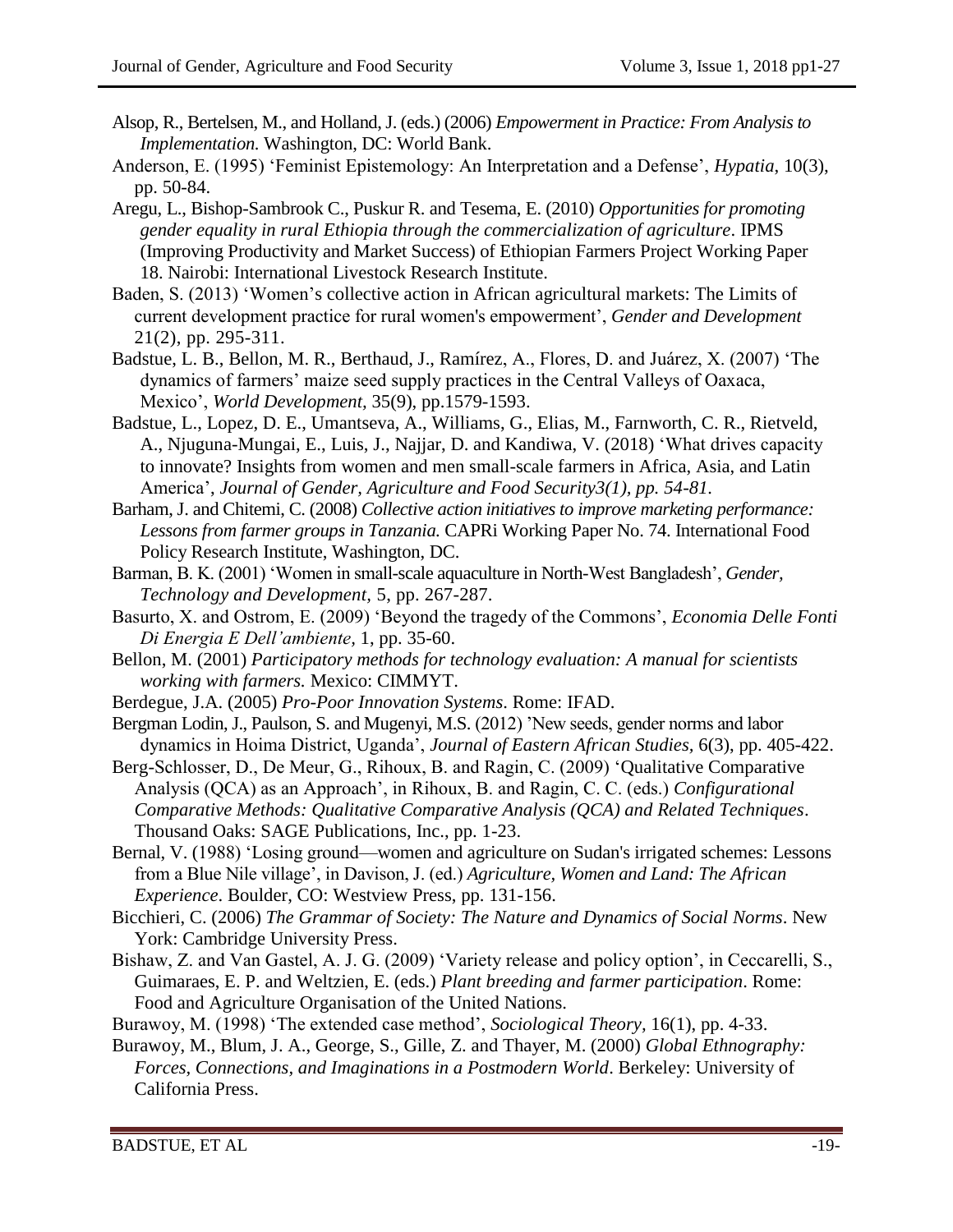- Cernea, M. (1991) *Putting People First: Sociological Variables in Rural Development*. Second edition. Oxford: Oxford University Press.
- Chambers, R., Pacey, A. and Thrupp, L.A. (1989) *Farmer First: Farmer Innovation and Agricultural Research.* Intermediate Technology Publications
- Chambers, R. (1997) *Whose Reality Counts? Putting the First Last*. London: Intermediate Technology Publications.
- Cislaghi, B., Gillespie, D. and Mackie, J. (2016) *Values, Deliberations and Collective Action: Community Empowerment in Rural Senegal.* Palgrave MacMillan.
- Code, L. (1991) *What Can She Know? Feminist Theory and the Construction of Knowledge*. Ithaca: Cornell University Press.
- Colfer, C.J.P. (2005) *The complex forest: communities, uncertainty, and adaptive collaborative management*. New York: Resources for the Future and Bogor, Indonesia: Center for International Forestry Research.
- Colfer, C. J. P. (2008) *The Longhouse of the Tarsier: Changing Landscapes, Gender and Well Being in Borneo.* Phillips, ME: Borneo Research Council Monograph Series.
- Colfer, C. J. P. and Pfund, J. L. (Eds), (2011) *Collaborative Governance of Tropical Landscapes*, London: Earthscan.
- Collier, D. (1993) 'The Comparative Method' in Finifter, A. W. (ed.) *Political Science: The State of the Discipline II*. Washington, D.C: American Political Science Association.
- Collinson, M. (1987) 'Farming Systems Research: Procedures for Technology Development', *Experimental Agriculture,* 23, pp. 365-386.
- Cosgrove, L. and McHugh, M. C. (2000) 'Speaking for Ourselves: Feminist Methods and Community Psychology', *American Journal of Community Psychology,* 28(6), pp. 815-838.
- Costanza Torri, M. (2010) 'Power, structure, gender relations and community-based conservation: The Case study of the Sariska region, Rajasthan, India'*, Journal of International Women's Studies,* 11(4), pp.1-18.
- Dolan, C. S. (2002) 'Gender and Witchcraft in Agrarian Transition: The Case of Kenyan Horticulture', *Development and Change*, 33(4), pp. 659-81.
- Doucet, A. and Mauthner, N. (2006). 'Feminist methodologies and epistemology', *Handbook of 21st Century Sociology. Thousand Oaks, CA: Sage*, pp. 36-45.
- Doucet, A. and Mauthner, N. (2002). 'Knowing Responsibly: Linking Ethics, Research Practice and Epistemology', in Mauthner, M., Birch, M., Jessop, J. and Miller, T. (eds.), *Ethics in Qualitative Research*. Sage Publications Ltd: London.
- Douthwaite, B. (2002) *Enabling Innovation: A practical guide to Understanding and Fostering Technological Change*. London: Zed Books Ltd.
- Elias, M., Mudege, N., Lopez, D. E., Najjar, D., Kandiwa, V., Luis, J., Yila, J., Tegbaru, A., Ibrahim, G. and Bentaibi, A. (2018) 'Gendered Aspirations and Occupational Trajectories among the Rural Youth: A Cross-regional Perspective', *Journal of Gender, Agriculture and Food Security, 3(1), pp. 82-107 .*
- Farnworth, C.R. (2010) *Gender Aware Approaches in Agricultural Programmes: A Study of SIDA-supported Agricultural Programmes.* Stockholm: SIDA.
- Farnworth, C.R., Sundell, M.F., Nzioki, A., Shivutse, V. and Davis, M. (2013) *Transforming Gender Relations in Agriculture in Sub-Saharan Africa*. Stockholm: SIANI.
- Feldman, S. and Welsch, R. (1995) 'Feminist Knowledge Claims, Local Knowledge, and Gender Divisions of Agricultural Labor: Constructing a Successor Science', *Rural Sociology,* 60(1), pp. 23-43.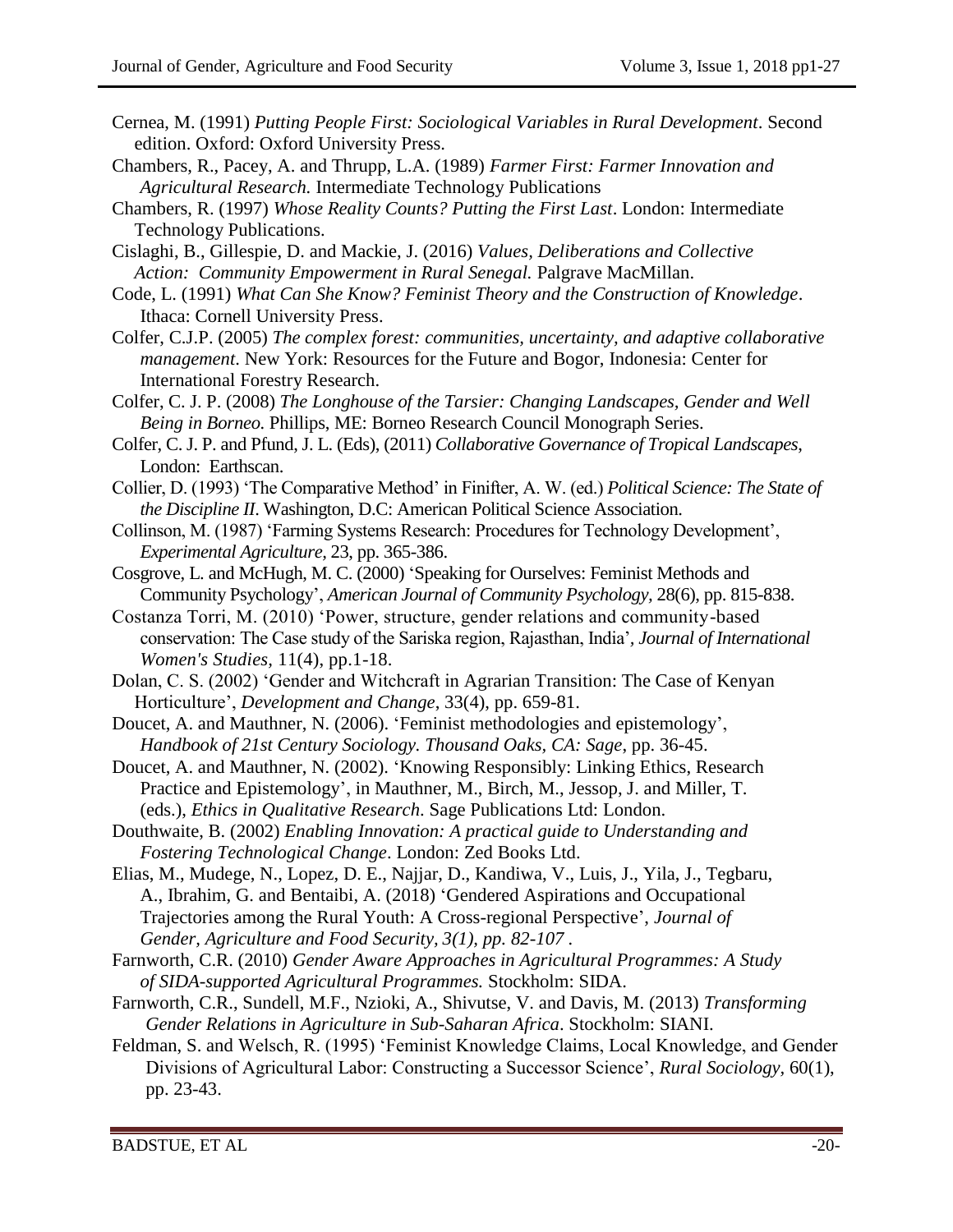- Fonjong, L.N. and Athanasia, M.F. (2007) 'The fortunes and misfortunes of women rice producers in Ndop, Cameroon and the implications for gender roles', *Journal of International Women's Studies,* 8(4), pp.133-147.
- Fonow, M. M. and Cook, J. A. (2005). 'Feminist methodology: New applications in the academy and public policy', *Signs: Journal of Women in Culture and Society*, *30*(4), pp. 2211-2236.
- Freele, E. (2011) 'Garden growers' grievances: An exploration of mandikan gender relations in post-colonial agrarian Gambian communities', *Undercurrent Journal,* 8(1)*,* pp. 17-23.
- Friis-Hansen, E., Duveskog, D. and Taylor, E.W. (2012) 'Less noise in the household: The Impact of farmer field schools on gender relations', *Journal of Research in Peace, Gender and Development,* 2(2), pp. 44-55.
- Fuller, S. (2007). *The knowledge book: Key concepts in philosophy, science, and culture.*  McGill-Queens University Press.
- Gallina, A. (2010) *Gender aware approaches in agricultural programmes – International literature review.* UTV Working paper 2010:3. Stockholm: SIDA.
- Geels, F. W. (2011) 'The multi-level perspective on sustainability transitions: Responses to seven criticisms', *Environmental innovation and societal transitions*, 1(1), pp. 24-40.
- Geertz, C. (1973) 'Thick Description: Toward an Interpretive Theory of Culture', in Geertz, C. (ed.) *The Interpretation of Cultures: Selected Essays.* New York: Basic Books, pp. 3-30.
- Giddens, A. (1984 [reprinted 1986]) *The Constitution of Society: Outline of the Theory of Structuration.* Berkeley and Los Angeles, CA: University of California Press.
- Glover, D., Sumberg, J. and Andersson, J.A. (2016) 'The adoption problem; or why we still understand so little about technological change in African agriculture', *Outlook on Agriculture,* 45(1), pp. 3-6.
- Granovetter, M. (1985) 'Economic action and social structure: the problem of embeddedness', *The American Journal of Sociology*, 91(3), pp. 481-510.
- Hall, A. (2007) *Challenges to Strengthening Agricultural Innovation Systems: Where Do We Go From Here?* Working Paper Series 2007-038*.* Maastricht: United Nations University.
- Hallman, K., Lewis, D. and Begum, S. (2007) 'Assessing the impact of vegetable and fishpond technologies on poverty in rural Bangladesh', in Adato, M. and Meinzen-Dick, R. (eds.) *Rural Agricultural Research, Livelihoods and Poverty*. Baltimore: The Johns Hopkins University Press, pp. 103-149.
- Hamilton, S. (1998) *The Two-headed Household: Gender and Rural Development in the Ecuadorian Andes.* Pittsburgh: University of Pittsburgh Press.
- Hantrais, L. and Mangen, S. P. (eds.) (1996) *Cross National Research Methods*. A & C Black.
- Hesse-Biber, S. (2012) 'Feminist Approaches to Triangulation', *Journal of Mixed Methods Research*, 6, pp.137-146.
- Humphries, S., Classen, L., Jiménez, J., Sierra, F., Gallardo, O. and Gómez, M. (2012) 'Opening cracks for the transgression of social boundaries: An Evaluation of the gender impacts of farmer research teams in Honduras', *World Development,* 40(10), pp. 2078-2095.
- Hussain, B. and Asad, A. Z. (2012). A critique on feminist research methodology. *Journal of Politics and Law*, 5, pp. 202-207.
- Jackson, C. (2002) 'Disciplining Gender?', *World Development,* 30(3), pp. 497-509.
- Kabeer, N. (1999) 'Resources, Agency, Achievements: Reflections on the Measurement of Women's Empowerment', *Development and Change,* 30, pp. 435–64.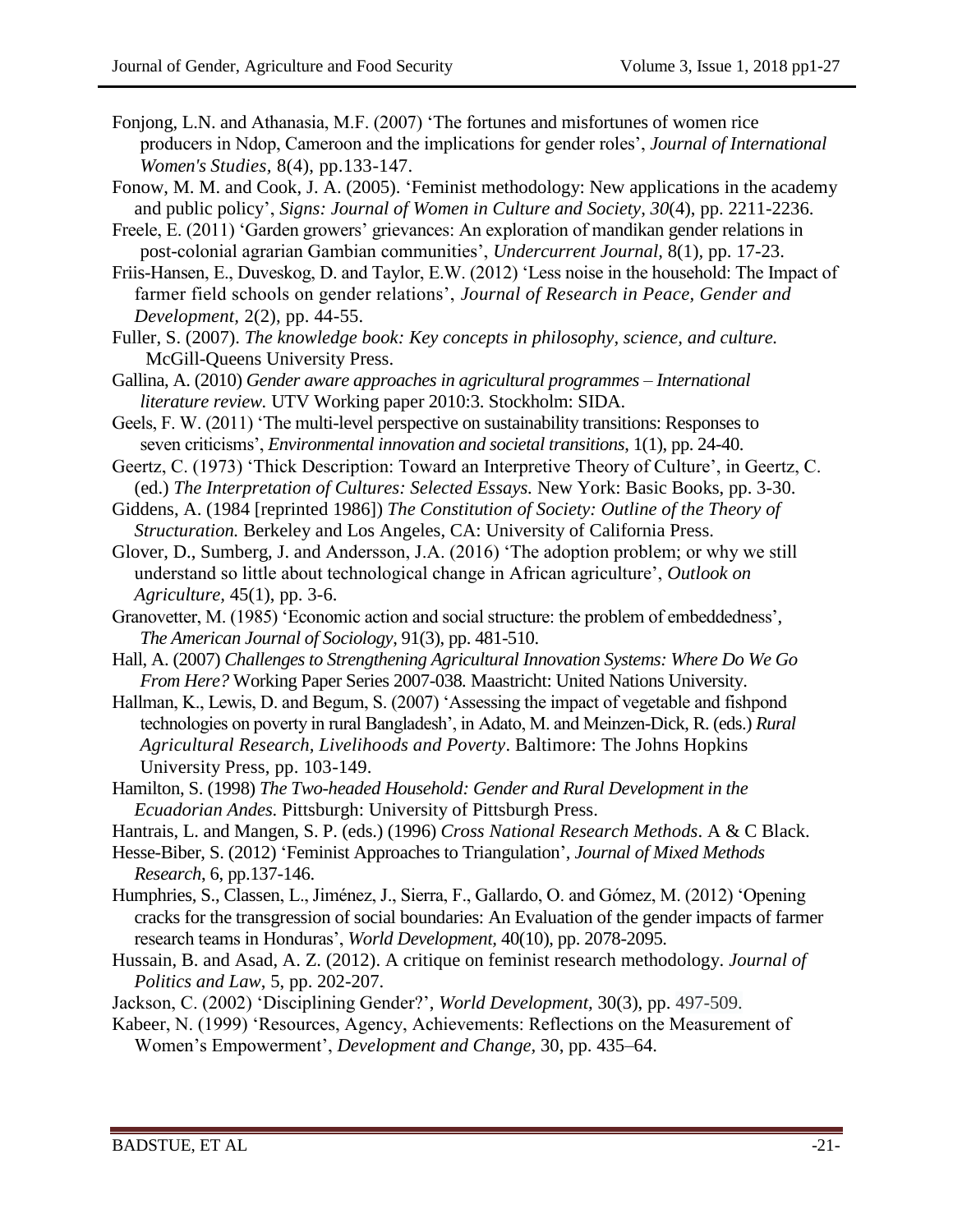- Kabeer, N. (2001) 'Reflections on the Measurement of Women's Empowerment', in Kabeer, N., McFadden, P., Arnfred, S., Dominguez, and Sadallaah, S. (eds.) *Discussing Women's Empowerment: Theory and Practice*. SIDA Studies No. 3, pp. 17-57.
- Kabeer, N. (2012) '*Women's Economic Empowerment and Inclusive Growth; Labour markets and enterprise development'*, SIG Working Paper 2012/1. Ottawa: IDRC.
- Kabeer, N. (2016) 'Gender Equality, Economic Growth, and Women's Agency: the "Endless Variety" and "Monotonous Similarity" of Patriarchal Constraints', *Feminist Economics,*  22(1), pp. 295-321.
- Karim, K.M.R. (2006) 'Gendered social institutions and the management of underground irrigation water resources in a Bangladeshi village', *Gender, Technology and Development,* 10(1), pp. 13-36.
- Kerr, A. (2007) 'Feminism and Science, Feminist Epistemology', *The Blackwell Encyclopedia of Sociology*. Ritzer, G. (ed). Blackwell Publishing, 2007.
- Kinkingninhoun-Medagbe, F.M., Diagne, A., Simtowe, F., Agboh-Noameshie, A. R. and Adégbola, P. Y. (2008) 'Gender discrimination and its impact on income, productivity, and technical efficiency: Evidence from Benin', *Agricultural Human Values,* 27*,* pp*.* 57-69.
- Klerkx, L., van Mierlo, B. and Leeuwis, C. (2012) 'Evolution of systems approaches to agricultural innovations: concepts, analysis and interventions', in Darnhover, I., Gibbon, D. and Dedieu, B. (eds.) *Farming Systems Research into the 21st Century*. The New Dynamic. Dordrecht, NL: Springer Science and Business Media, pp. 457-483.
- Klerkx, L. (2014) 'How innovation networks interact with their environment: a complexity view on innovation systems', in Pyburn, R. and Woodhill, J. (eds.) *Dynamics of Rural Innovation – a primer for emerging professionals*. Arnhem, NL: LM Publishers, pp. 59-66.
- Knight, J. and Ensminger, J. (1998) 'Conflict over Changing Social Norms: Bargaining, Ideology, and Enforcement', in Brinton, M.C. and Nee, V. (eds.) *The New Institutionalism in Sociology.* Stanford, CA: Stanford University Press, pp. 105-126.
- Kristjanson, P., Bryan, E., Bernier, Q., Twyman, J., Meinzen-Dick, R., Kieran, C., Ringler, C., Jost, C. and Doss, C. (2017) 'Addressing gender in agricultural research for development in the face of a changing climate: where are we and where should we be going?', *International Journal of Agricultural Sustainability*, pp. 1-19.
- Lahai, B., Goldey, P. and Jones, G.E. (2000) 'The gender of the extension agent and farmers access to and participation in agricultural extension in Nigeria', *Journal of Agricultural Education and Extension*, 6(4), pp. 223-233.
- Lebel, P., Chaibu, P. and Lebel, L. (2009) 'Women farm fish: Gender and commercial fish cage culture on the upper Ping River, Northern Thailand', *Gender, Technology and Development,* 13(2), pp.199-224.
- Leeuwis, C. (2013) *Coupled Performance and Change in the Making*. Professorial inaugural lecture. Wageningen University.
- Lilja, N., Ashby, J. A. and Sperling, L. (eds.) (2001) *Assessing the impact of participatory research and gender analysis.* Cali: International Center for Tropical Agriculture (CIAT).
- Long, N. (2001) *[Development Sociology. Actor Perspectives](http://books.google.com.au/books?id=gy72Of6powsC&printsec=frontcover&dq=norman+long&hl=en&sa=X&ei=UIC9Upr7J8jIkQX8noDQDQ&ved=0CDEQ6AEwAA#v=onepage&q=norman%20long&f=false)*. London and New York: Routledge.
- Luhmann, N. (1994) 'What is the Case?' and 'What Lies Behind it?' The Two Sociologies and the Theory of Society', *Sociological Theory,* 12, pp. 127-139.
- Maarse, L., Wentholt, W. and Chibudu, A. (1998) *Making Change Strategies Work: Gender sensitive, Client oriented Livestock Extension in Coast Province, Kenya.* Amsterdam: Royal Tropical Institute.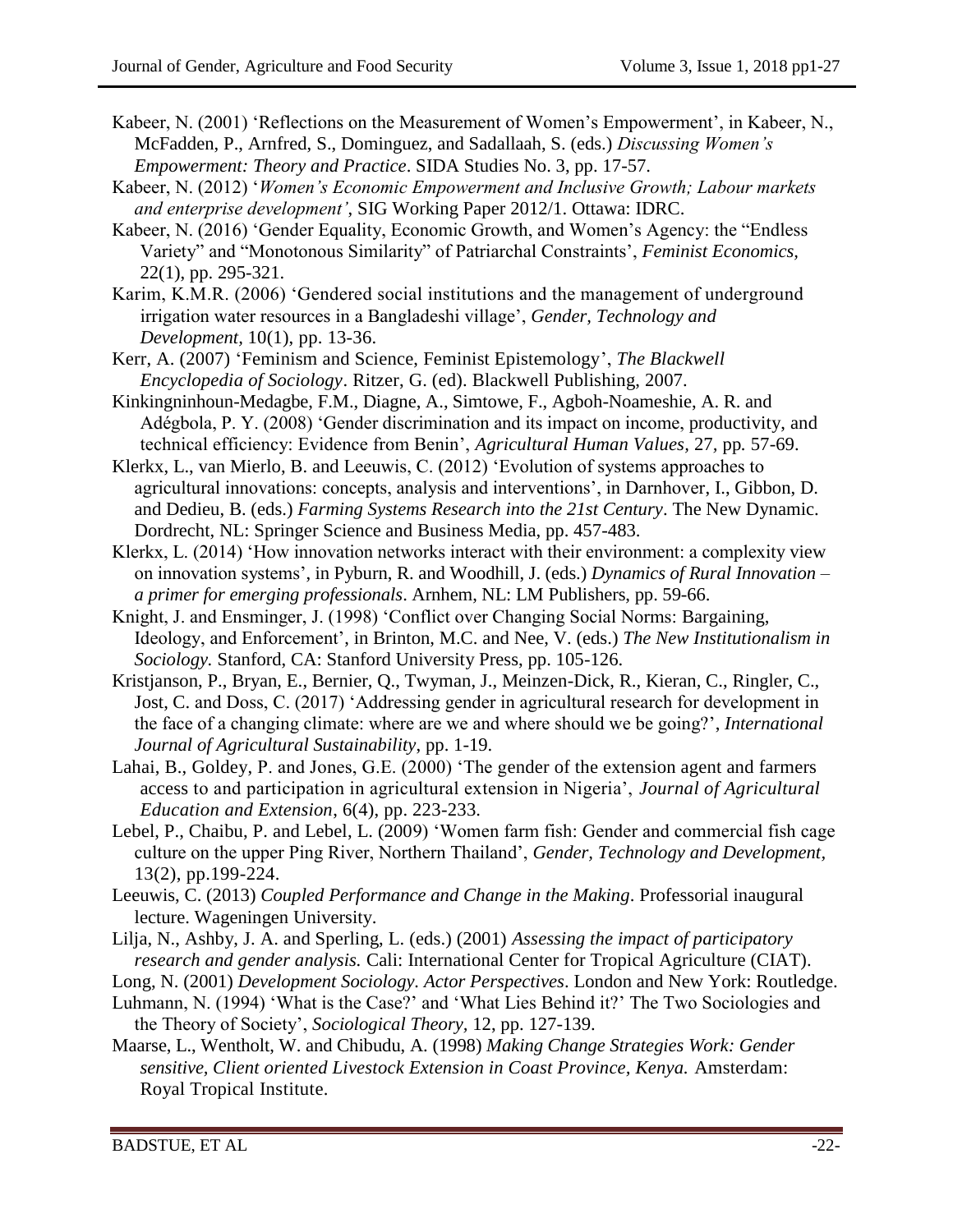- Mackie, G., Moneti, F., Shakya, H. and Denny, E. (2015) *What Are Social Norms? How Are They Measured?* Working Paper. UNICEF/UCSD Center on Global Justice.
- Malhotra, A., Schuler, R.S. and Boender, C. (2002) *Measuring Women's Empowerment as a Variable in International Development.* Background paper for the World Bank workshop on Poverty and Gender. Washington, DC.
- Marcus, G. E. (1998) *Ethnography through Thick and Thin*. Princeton, NJ: Princeton University Press.
- McCall, L. (2005). 'The complexity of intersectionality', *Signs: Journal of Women in Culture and Society*, *30*(3), pp. 1771-1800.
- Miles, M. B., Huberman, A. M. and Saldaña, J. (2014) *Qualitative Data Analysis: A Methods Sourcebook*. Los Angeles, CA: Sage Publications.
- Miner-Rubino, K. and Jayaratne, T. E. (2007) 'Feminist Survey Research', in Hesse-Biber, S. and Leavy, P. (Eds.), *Feminist Research Practice: A Primer*, Sage Publications Inc.
- Morvaridi, B. (1992) 'Gender relations in agriculture: Women in Turkey', *Economic Development and Cultural Change,* 40(3), pp. 567-586.
- Mudege, N. (2013) An Overview of Gender Research undertaken by RTB Centers, 2007 2012. Report available at: http://www.rtb.cgiar.org/publication/view/overview-gender-researchundertaken-rtb-centers-2007-2012/
- Mukherjee, A. (2004) *Participatory Rural Appraisal: Methods and Applications in Rural Planning. Essays in Honor of Robert Chambers.* New Delhi, India: Concept Publishing.
- Muñoz Boudet, A.M., Petesch, P. and Turk, C. (2013) *On Norms and Agency: Conversations about Gender Equality with Women and Men in 20 Countries*. Washington, DC: World Bank.
- Najjar, D. (2008) *Learning through farmer field schools: A Case study of the Taita Hills, Kenya*. Thesis submitted to the Natural Resources Institute, University of Manitoba.
- Narayan, D. (2002) *Empowerment and Poverty Reduction: A Sourcebook*. Washington, DC: World Bank.
- Narayan, D. (ed.) (2005) *Measuring empowerment: cross-disciplinary perspectives.* Washington, DC: World Bank.
- Narayan, D., Chambers, R., Shah, M.K. and Petesch, P. (2000) *Voices of the Poor: Crying Out for Change.* New York: Oxford University Press for the World Bank.
- Narayan, D. and Petesch, P. (eds.) (2007) *Moving Out of Poverty: Cross-Disciplinary Perspectives on Mobility. Vol. 1*. New York and Washington, DC: Palgrave Macmillan and World Bank Group.
- Naved, R. T. (2000) *Intrahousehold impact of the transfer of modern agricultural technology: A gender perspective*. FCND Discussion Paper No. 85. Washington, DC: International Food Policy Research Institute.
- Niehof, A. and Terpstra P. (eds.) (1999) *Households in an Interdisciplinary Perspective*. *Liber Amicorum for Antine Hardon-Baars.* Wageningen University, Wageningen, H & C Publication Series 2.
- Norman, D. W. (1980) *The Farming Systems Approach: Relevancy for the Small Farmer*. MSU Rural Development Papers, No 5. East Lansing, USA.
- Oakley, A. (1998). 'Gender, methodology and people's ways of knowing: Some problems with feminism and the paradigm debate in social science', *Sociology*, 32(4), pp. 707-731.
- Oxfam (2013) *Women's collective action: Unlocking the potential of agricultural markets.* An Oxfam International Research Report. Oxford: Oxfam GB.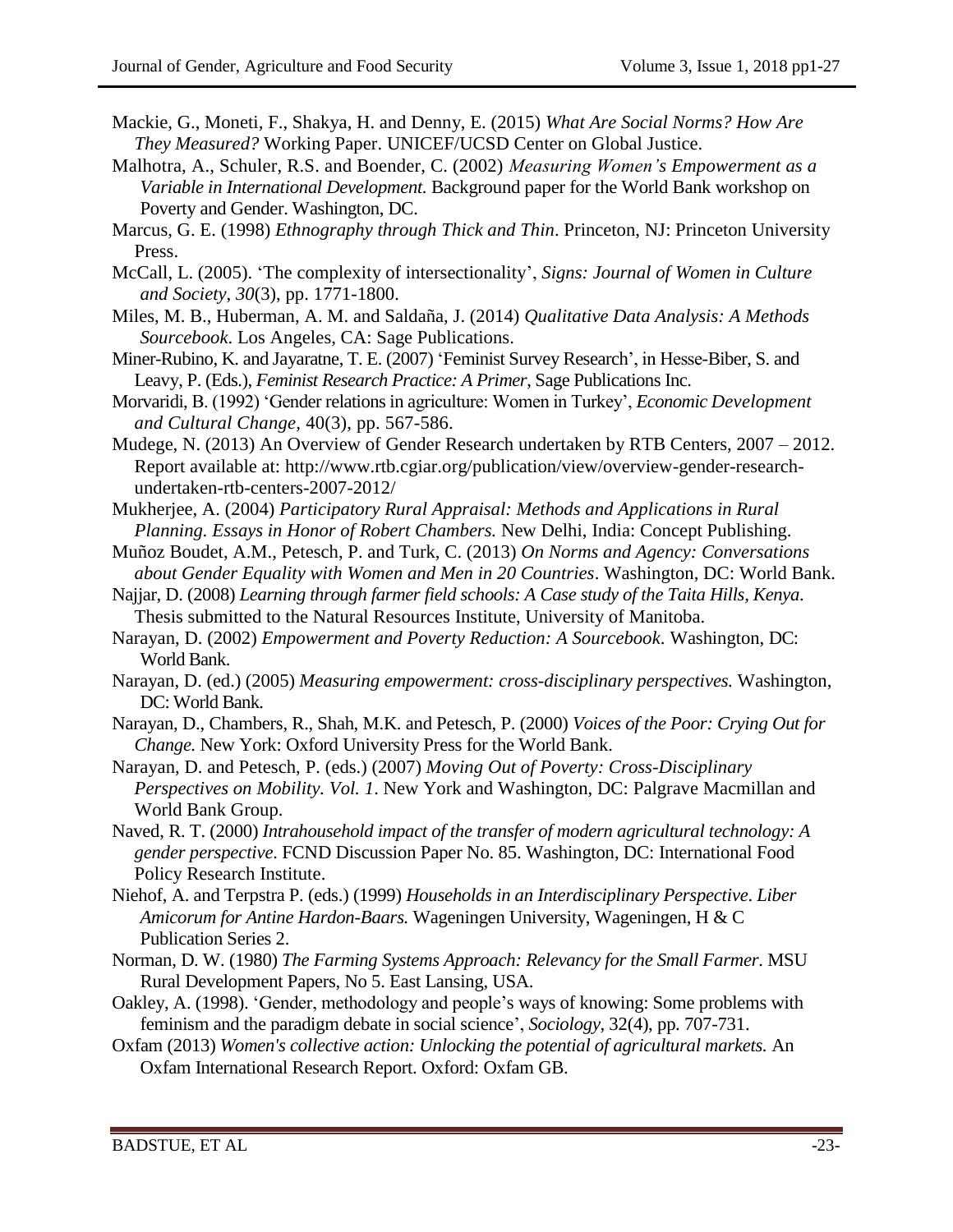- Padmaja, R. and Bantilan, C. (2007) *Empowerment through technology: Gender dimensions of social capital build-up in Maharashtra, India.* CAPRI Working Paper No. 63.
- Peterman, A., Behrman, J. and Quisumbing, A.R. (2010) *A Review of empirical evidence on gender differences in non-land agricultural inputs, technology and services in developing countries.* IFPRI Discussion Paper 975. Washington, DC: International Food Policy Research Institute.
- Petesch, P., Badstue, L., Camfield, L., Feldman, S., Prain, G. and Kantor, P. (2018a) 'Qualitative, comparative and collaborative research at large scale: the GENNOVATE field methodology', *Journal of Gender, Agriculture and Food Security 3(1), pp. 28-53.*
- Petesch, P., Bullock, R., Feldman, S., Badstue, L., Rietveld, A., Bauchspies, W., Kamanzi, A., Tegbaru, A. and Yila, J. (2018b) 'Normative dimensions of agency and agricultural decisionmaking in Sub-Saharan Africa', *Journal of Gender, Agriculture and Food Security 3(1), pp. 108- 130..*
- Petesch, P., Feldman, S., Elias, M., Badstue, L., Najjar, D., Rietveld, A., Bullock, R., Kawarazuka, N., and Luis, J. (2018c) 'Community tipping points: The more equitable normative climate enabling rapid and inclusive agricultural development', *Journal of Gender, Agriculture and Food Security 3(1), pp. 131-157.*
- Petesch, P., Smulovitz, C. and Walton, M. (2005) 'Evaluating Empowerment: A Framework with Cases from Latin America', in Narayan, D. (ed.) *Measuring empowerment: cross disciplinary perspectives*. Washington, DC: World Bank, pp. 39-67.
- Polanyi, K. (1968) 'The Economy as Instituted Process' in LeClair, E., Schneider, H. and Herskovits, M.H. (eds.) *Economic Anthropology: readings in theory and analysis.* New York: Holt, Rinehart and Winston.
- Prain, G., Fujisaka, S. and Warren, M. D. (eds.) (1999) *Biological and cultural diversity: the role of indigenous agricultural experimentation in development.* London: Intermediate Technology Publications.
- Pyburn, R. (2014) 'Gender dimensions of agricultural innovation', in Pyburn, R. and Woodhill, J. (eds.) *Dynamics of Rural Innovation – A primer for emerging professionals*. Arnhem, NL: LM Publishers, pp.74-86.
- Quisumbing, A. R., Roy, S., Njuki, J., Tanvin, K. and Waithanji, E. (2013) *Can Dairy value chain projects change gender norms in rural Bangladesh? IFPRI Discussion Paper 01311.*
- Radel, C. (2011) 'Becoming farmers: Opening spaces for women's resource control in Calakmul, Mexico', *Latin American Research Review,* 46(2), pp. 29-54.
- Ragasa, C. (2012) 'Gender and Institutional Dimensions of Agricultural Technology Adoption: A Review of Literature and Synthesis of 35 Case Studies', *International Association of Agricultural Economists (IAAE) Triennial Conference*. Foz do Iguacu, Brazil, 18-24 August. International Association of Agricultural Economists.
- Ragin, C. C. (1987) *The Comparative Method: Moving Beyond Qualitative and Quantitative Strategie*s. Berkeley: University of California Press.
- Ragin, C. C. (1997) 'Turning the Tables: How Case-Oriented Research Challenges Variable-Oriented Research', *Comparative Social Research*, 16, pp. 27-42.
- Ramazanoglu, C. and Holland, J. (1999). Tripping over experience: Some problems in feminist epistemology. *Discourse: studies in the cultural politics of education*, 20(3), pp. 381-392.
- Rao, S. (2016) *Indicators of gendered control over agricultural resources: A guide for agricultural policy and research.* Working Paper No. 1. Cali: CGIAR Gender and Agriculture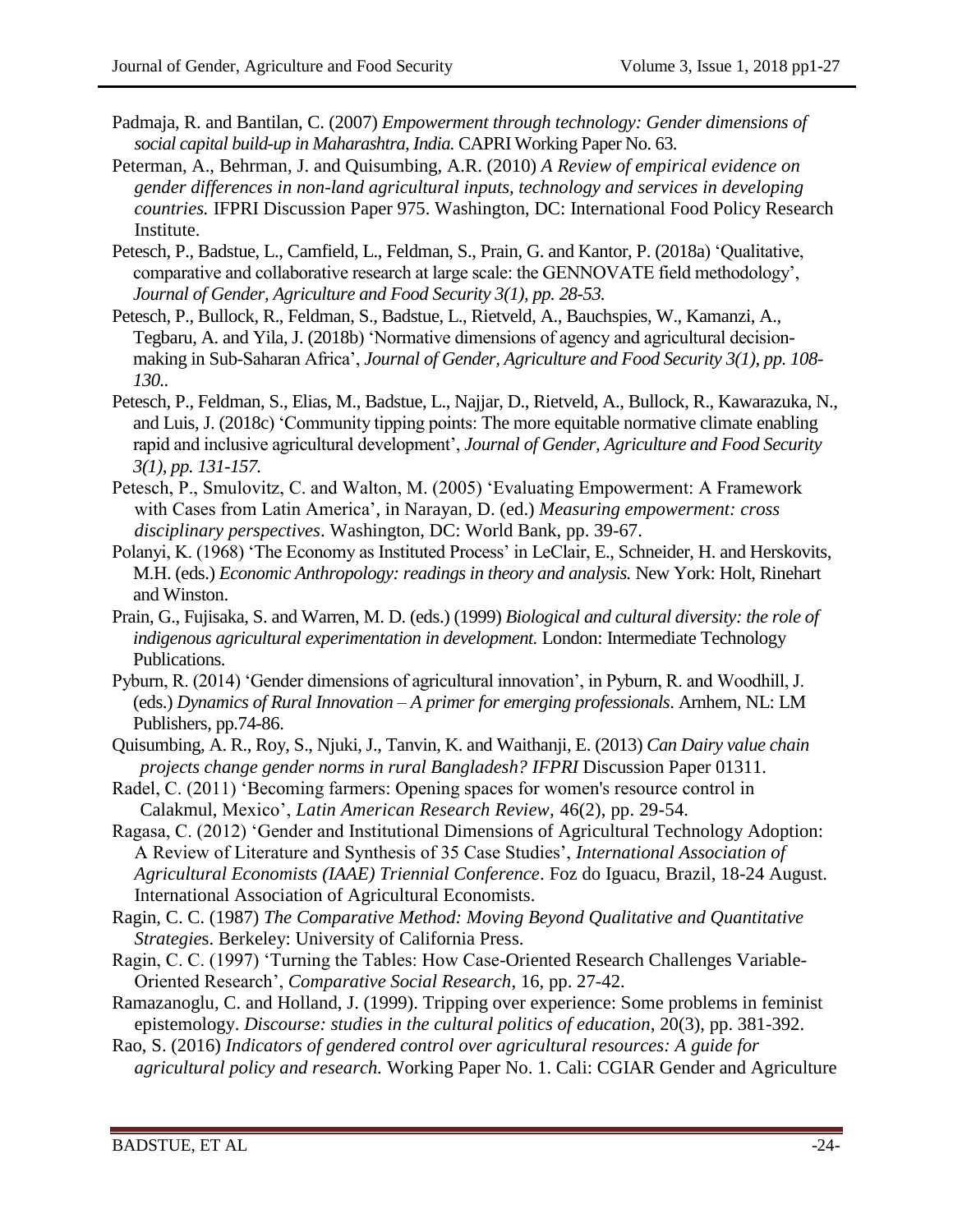Research Network, CGIAR Consortium Office and International Center for Tropical Agriculture (CIAT).

- Reinharz, S. (1992) *Feminist methods in social research*. Oxford: Oxford University Press.
- Rhoades, R. E. and Booth, R. H. (1982) 'Farmer-back-to-farmer: A model for generating acceptable agricultural technology', *Agricultural Administration*, 11(2), pp. 127-137.
- Ridgeway, C.L. and Corell, S.J. (2004) 'Unpacking the gender system: A Theoretical perspective on gender beliefs and social relations', *Gender and Society,* 18(4), pp. 510- 531.
- Ridgeway, C.L. and Correll, S. J. (2000) 'Limiting Inequality through Interaction: The End(s) of Gender', *Contemporary Sociology*, 29(1), pp. 110-120.
- Ridgeway, C.L. and Smith-Lovin, L. (1999) 'The Gender System and Interaction', *Annual Review of Sociology,* 25, pp. 191-216.
- Rihoux, B. and Marx, A. (2013) 'Qualitative Comparative Analysis at 25: State of Play and Agenda', *Political Research Quarterly,* 66(1), pp. 167-171.
- Rihoux, B. (2006) Qualitative Comparative Analysis (QCA) and Related Systematic Comparative Methods. Recent Advances and Remaining Challenges for Social Science Research, *International Sociology,* 21(5), pp. 679-706.
- Röling, N. (1996) 'Towards an interactive agricultural science', *European Journal of Agricultural Education and Extension,* 2(4), pp. 35-48.
- Röling, N. (2002) 'Beyond the aggregation of individual preferences: Moving from multiple to distributed cognition in resource dilemmas', in Leeuwis, C. and Pyburn, R. (eds.) *Wheelbarrows full of frogs. Social learning in rural resource management.* The Netherlands: Van Gorcum.
- Röling, N. and Engel, P. (1991) 'The Development of the concept of the agricultural knowledge and information system (AKIS): Implications for extension', in Rivera, W.M. and Gustafson, D.J. (eds.) *Agricultural Extension*. Amsterdam: Elsevier Science Publishers.
- Sanginga, P.C., Adesina, A. A., Manyong, V.M. Otite, O. and Dashiell, K.E. (1999) 'Social impact of soybean in Nigeria's southern Guinea's Savanna', Working Paper. Ibadan, Nigeria: International Institute of Tropical Agriculture.
- Schroeder, R. (1999) *Shady Practices: Agro-forestry and Gender Politics in The Gambia.*  Berkeley: University of California Press.
- Schut, M., Klerkx, L., Sartas, M., Lamers, D., Mc Campbell, M., Ogbonna, I., Kaushik, P., Atta-Krah, K. and Leeuwis, C. (2016) 'Innovation platforms: experiences with their institutional embedding in agricultural research for development', *Experimental Agriculture*, 52(4), pp. 537-561.
- Schut, M., van Paassen, A., Leeuwis, C. and Klerkx, L. (2014) 'Towards dynamic research configurations: A framework for reflection on the contribution of research to policy and innovation processes', *Science and Public Policy*, 41(2), pp. 207-218.
- Sen, A. (2001) *Development as freedom*. Second edition. Oxford New York: Oxford University Press.
- Sorensen, P. (1996) 'Commercialization of food crops in Busoga, Uganda, and the renegotiation of gender', *Gender and Society,* 10(5), pp. 608-628.
- Sperling, L., Ashby, J.A., Smith, M.E., Weltzien, E. and McGuire, S. (2001) 'A framework for analyzing participatory plant breeding approaches and results', *Euphytica,* 122, pp. 439- 450.
- Sultana, P. and Thompson, P. (2008) 'Gender and local floodplain management institutions: A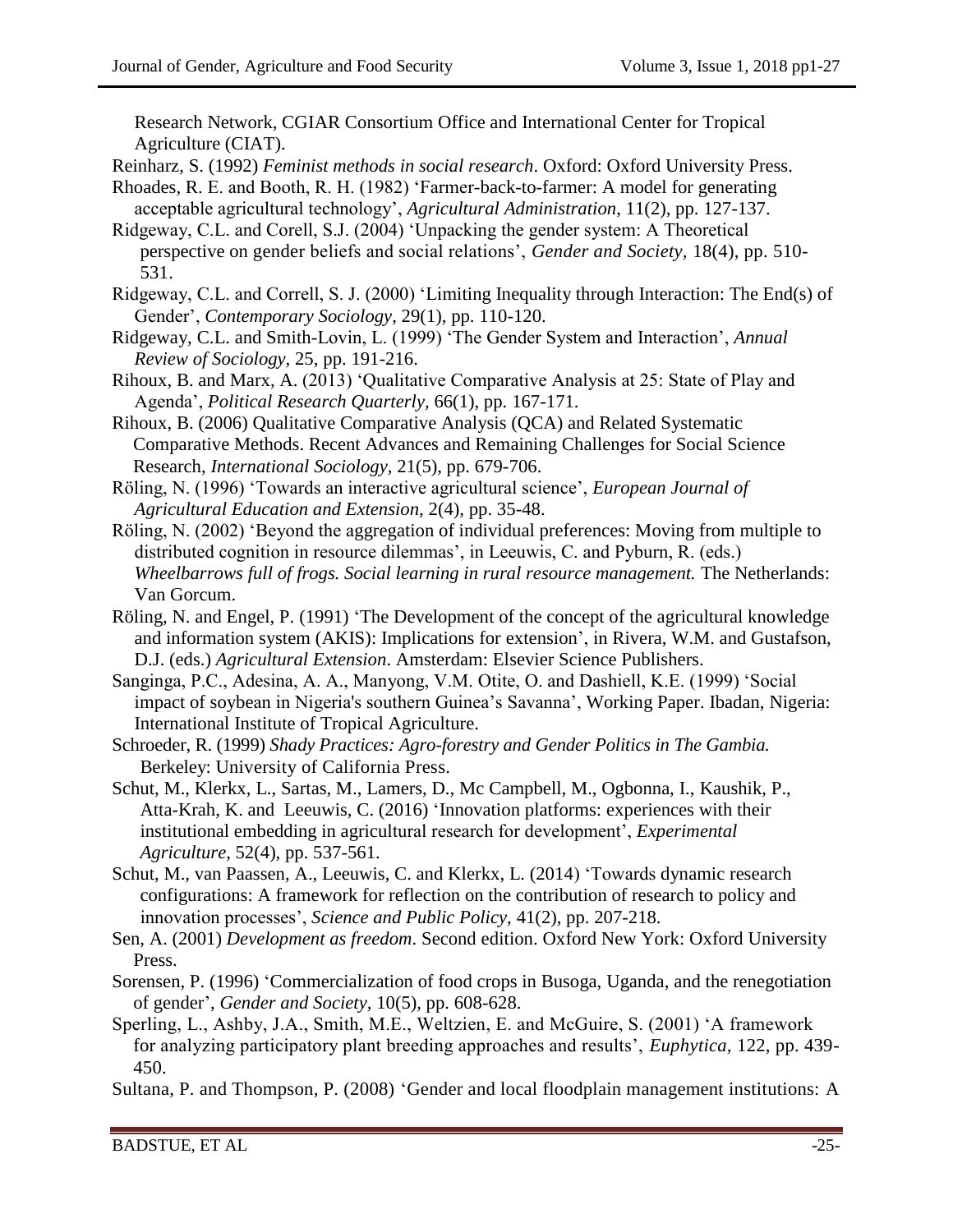case study from Bangladesh', *Journal of International Development,* 20*,* pp. 53-68.

- Sumberg, J., Anyidoho, N.A., Leavy, J., te Lintelo, D. and Wellard, K. (2012) 'Introduction: The young people and agriculture "problem" in Africa', *IDS Bulletin*, 43(6), pp. 1-8.
- Tarrow, S. (1998) *Power in Movement: Social Movements and Contentious Politics*. Cambridge: Cambridge University Press.
- Thiele, G., Van de Fliert, E. and Campilan, D. (2001) 'What happened to participatory research at the International Potato Center?' *Agriculture and Human Values,* 18(4), pp. 429-446.
- White, J. and White, B. (2012) 'The Gendered Experiences of Dispossession: Oil Palm Expansion in a Dayak Hibun Community in West Kalimantan', *Journal of Peasant Studies,*  39(3-4), pp. 995-1016.
- Witcombe, J. R., Joshi, K. D., Gyawali, S., Musa, A. M., Johansen, C., Virk, D. S. and Sthapit, B. R. (2005) 'Participatory plant breeding is better described as highly client-oriented plant breeding. Four indicators of client-orientation in plant breeding', *Experimental Agriculture,*  41, pp. 299-319.

## **Endnotes**

vi The assessment and rating by farmers of finished or near-finished products from plant breeding programs.

- <sup>vii</sup> Anderson (1995) elaborates by arguing that "an adequate feminist epistemology must explain how research projects with such moral and political commitments can produce knowledge that meets such epistemic standards as empirical adequacy and fruitfulness … and that retain commitments to a modest empiricism and to rational inquiry. Feminist naturalized epistemologists therefore demand no radical break from the fundamental internal commitments of empirical science" (p. 51).
- viii This term, used in the empowerment model devised by Petesch, Smulovitz and Walton (2005), was inspired by Tarrow (1998), who refers to political opportunity structure as the "consistent—but not necessarily formal, permanent or national—signals to social or political actors which either encourage or discourage them to use their internal resources to form social movements" (p. 54).
- This is similar to the notion of opportunity space, used by Sumberg et al. (2012).
- <sup>x</sup> Other useful efforts to flesh out measurement indicators of empowerment include Alsop, Bertelsen, and Holland (2006); Narayan (2005); Malhotra, Schuler, and Boender (2002); Alkire (2008); the Women's Empowerment in Agriculture Index—WEIA; Alkire, Meinzen-Dick, Peterman, Quisumbing, and Seymour (2013); and Rao (2016). See also<http://www.ifpri.org/publication/womens-empowerment-agriculture-index>
- <sup>xi</sup> OCA is not simply a set of techniques but a distinctive research approach with its own goals and set of assumptions (Rihoux and Marx, 2013). QCA is a "set-theoretic approach [that] starts from the idea that attributes

l i <https://gender.cgiar.org/collaborative-research/gennovate/>

The review identified relevant studies published between 1977 and 2013 from an extensive search of journal articles across fields of anthropology, economics, sociology, development and gender studies, program evaluation reports, and other grey literature related to development practice. The methodology varied greatly and included 13 comparative case studies, nine formal evaluations with control groups, and various cross-sectional surveys, indepth ethnographies (with engagement of weeks, months, or years), rapid qualitative and participatory tools such as focus groups, and mixed methods applied to a single case study as well as with larger samples. Other recent reviews of gender and agricultural technology issues include Ragasa (2012) and Peterman, Behrman, and Quisumbing (2010).

iii Hamilton (1998), Dolan (2002), Baden (2013) and Morvaridi (1992) are among the few studies in the review that look explicitly at two-way interactions between local gender norms—and associated dynamics of gender relations and asset control—and broader processes of agricultural innovation and development.

iv These mechanisms also foster the persistence of deeply rooted perceptions of men's greater competence than women in most things (Ridgeway and Smith-Lovin, 1999; Ridgeway and Correll, 2000 and 2004).

 $\gamma$  A literature is growing about interventions that work at building new expectations (social norms) across entire reference groups to engender more inclusive behaviors (Friis-Hansen, Duveskog, and Taylor, 2012; Najjar, 2008). For more theoretical discussion as well as insightful case studies, also see Mackie et al. (2015); and Cislaghi, Gillespie, and Mackie (2016).